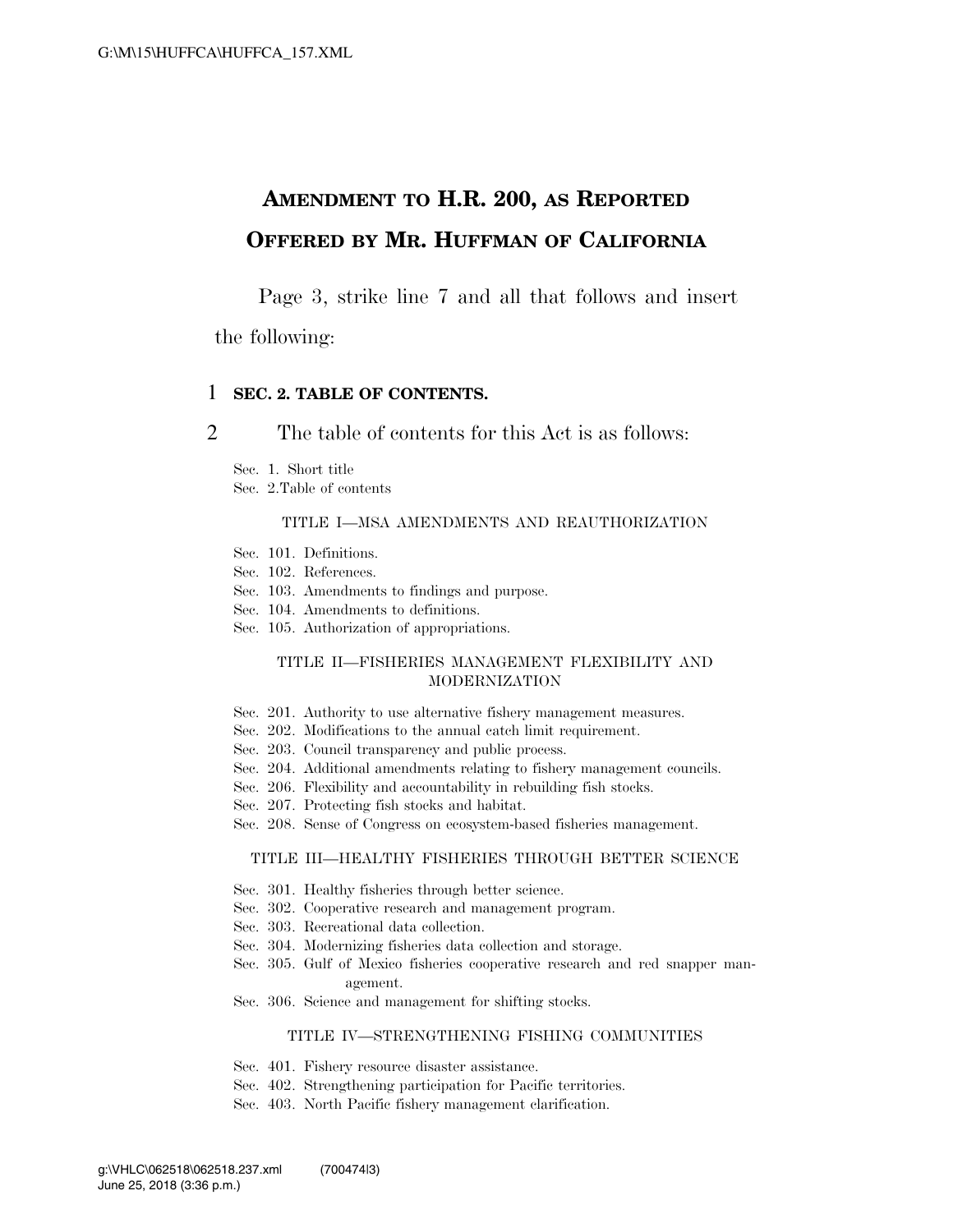# **TITLE I—MSA AMENDMENTS AND REAUTHORIZATION**

## **SEC. 101. DEFINITIONS.**

 In this Act, any term used that is defined in section 3 of the Magnuson-Stevens Fishery Conservation and Management Act (16 U.S.C. 1802) shall have the same meaning such term has under that section.

## **SEC. 102. REFERENCES.**

 Except as otherwise specifically provided, whenever in this Act an amendment or repeal is expressed in terms of an amendment to, or repeal of, a provision, the ref- erence shall be considered to be made to a provision of the Magnuson-Stevens Fishery Conservation and Manage-ment Act (16 U.S.C. 1801 et seq.).

### **SEC. 103. AMENDMENTS TO FINDINGS AND PURPOSE.**

 (a) RECREATIONAL FISHING.—Section 2(a) (16 U.S.C. 1801(a)) is amended by adding at the end the fol-lowing:

 ''(13) While both provide significant cultural and economic benefits to the Nation, recreational fishing (including charter fishing) and commercial fishing are different activities. Therefore, manage- ment approaches may be adapted to the characteris-24 tics of each sector.".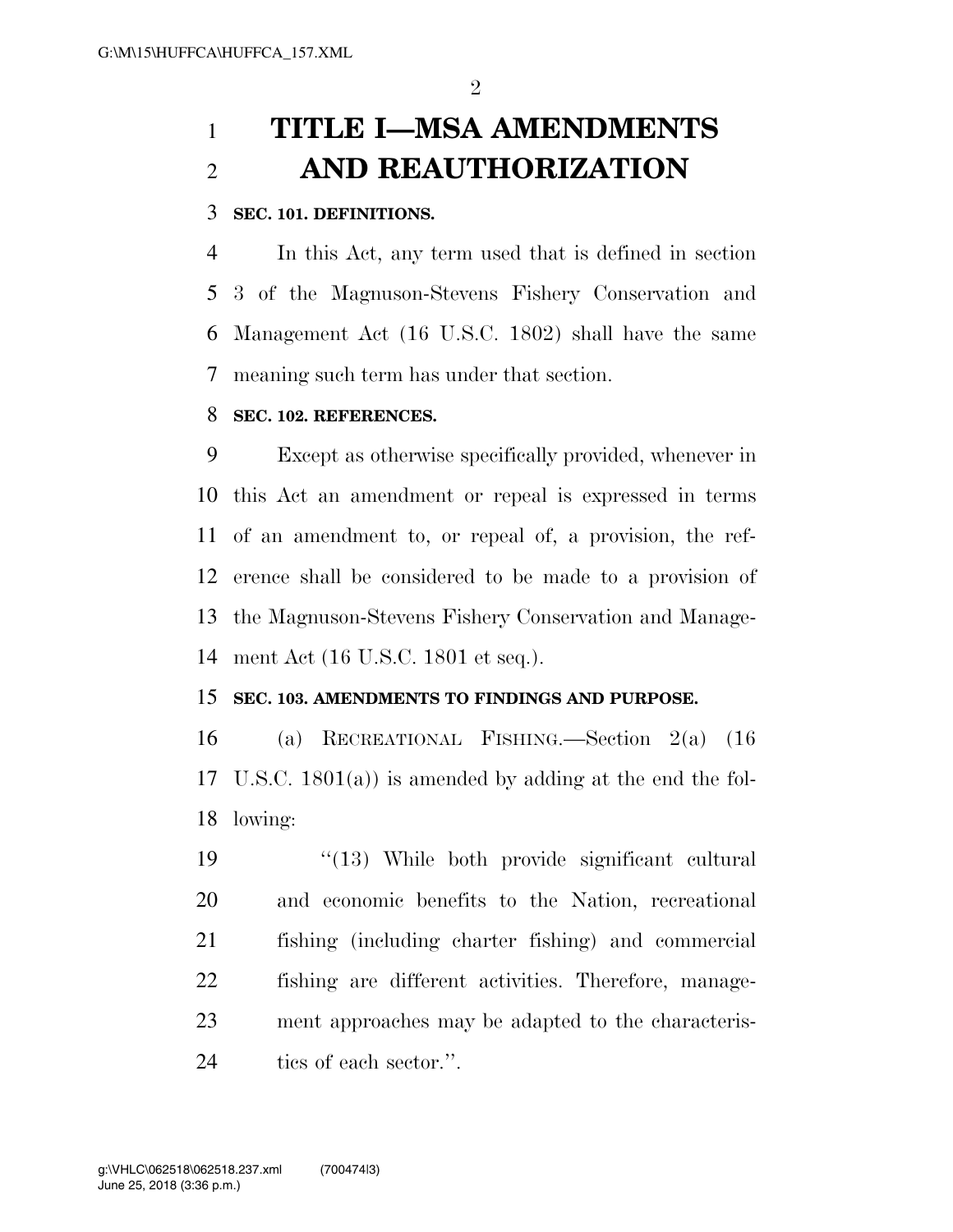(b) TECHNICAL CORRECTION.—Section 2(a)(3) (16 2 U.S.C.  $1801(a)(3)$  is amended to read as follows:

 ''(3) Commercial and recreational fishing (in- cluding charter fishing) constitute major sources of employment and contribute significantly to the econ- omy of the Nation. Many coastal areas are depend- ent upon fishing and related activities, and their economies have been badly damaged by the over- fishing of fishery resources; ensuring sustainable uti- lization of fishery resources is essential to the eco-nomic wellbeing of these areas.''.

 (c) SUBSISTENCE FISHING.—Section 2(b)(3) (16 U.S.C. 1801(b)(3)) is amended by striking ''and rec- reational'' and inserting '', recreational, and subsistence''. (d) MARINE ECOSYSTEMS.—Section 2 (16 U.S.C.

 1801) is amended by inserting ''degradation of marine ecosystems, including the'' after ''the continuing'' and by inserting ''and ecosystem'' after ''Habitat''.

### **SEC. 104. AMENDMENTS TO DEFINITIONS.**

 (a) DEFINITIONS.—Section 3 (16 U.S.C. 1802) is amended—

 (1) by striking paragraph (34) and inserting the following:

24 ''(34) The term 'overfishing' means a rate or level of fishing mortality that jeopardizes the capac-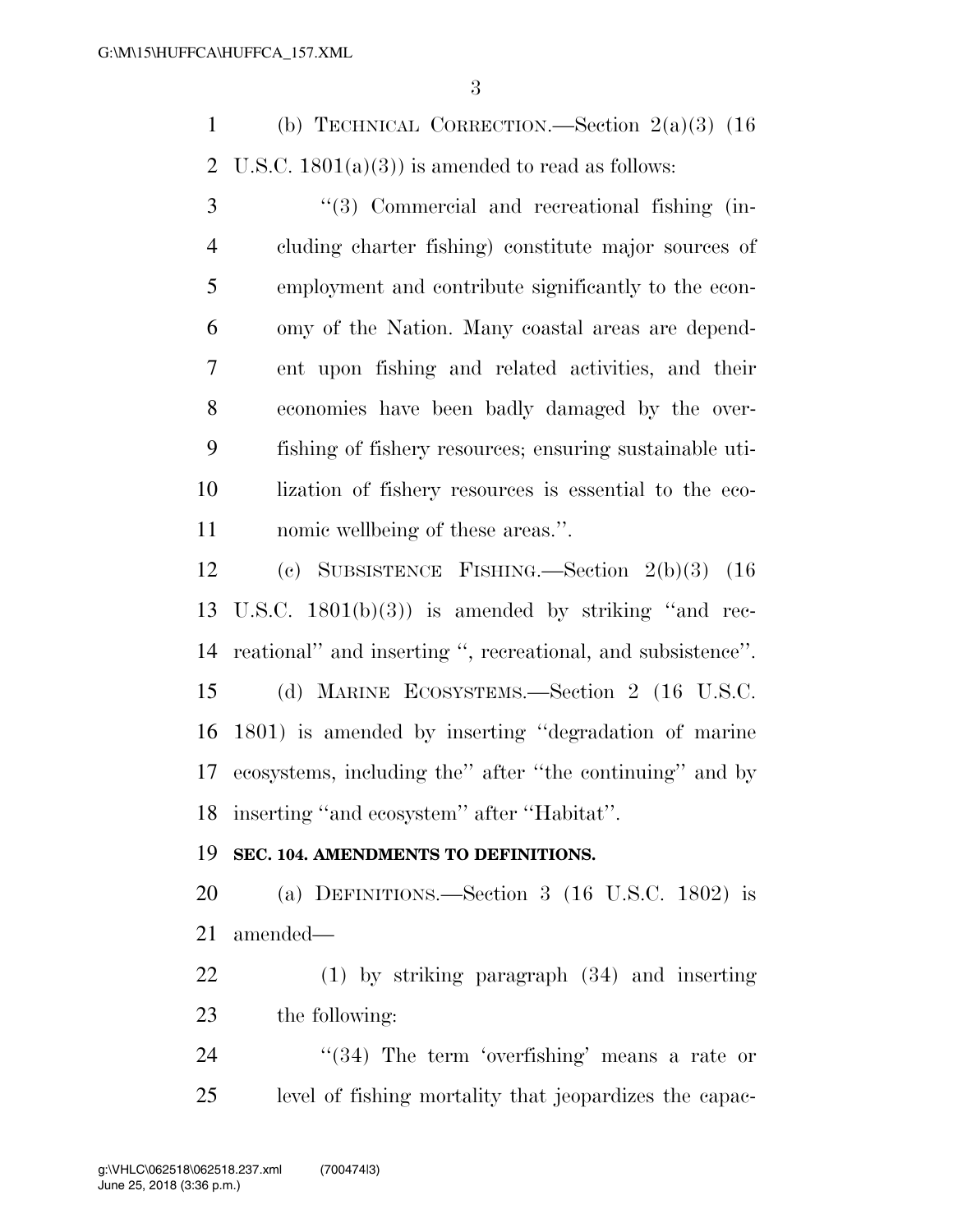| $\mathbf{1}$   | ity of a fishery to produce the maximum sustainable    |
|----------------|--------------------------------------------------------|
| $\overline{2}$ | yield on a continuing basis.                           |
| 3              | "(34a) The term 'overfished or otherwise de-           |
| $\overline{4}$ | pleted' means, with respect to a stock or stock com-   |
| 5              | plex, that its biomass has declined below the level at |
| 6              | which the capacity of the stock or stock complex to    |
| 7              | produce maximum sustainable yield on a continuing      |
| 8              | basis has been jeopardized.";                          |
| 9              | $(2)$ by inserting after paragraph $(27)$ the fol-     |
| 10             | lowing:                                                |
| 11             | $\lq(27a)$ The term 'marine aquaculture' means         |
| 12             | the propagation and rearing of aquatic species in      |
| 13             | controlled or selected environments in the exclusive   |
| 14             | economic zone and other marine waters.";               |
| 15             | $(3)$ in paragraph $(16)$ , in the matter following    |
| 16             | subparagraph (D), by adding at the end the fol-        |
| 17             | lowing: "Such term does not include marine aqua-       |
| 18             | culture.".                                             |
| 19             | $(4)$ by inserting after paragraph $(43)$ the fol-     |
| 20             | lowing:                                                |
| 21             | $\lq(43a)(A)$ The term 'subsistence fishing' means     |
| 22             | fishing in which the fish harvested are intended for   |
| 23             | customary and traditional uses, including for direct   |
| 24             | personal or family consumption as food or clothing;    |
| 25             | for the making or selling of handicraft articles out   |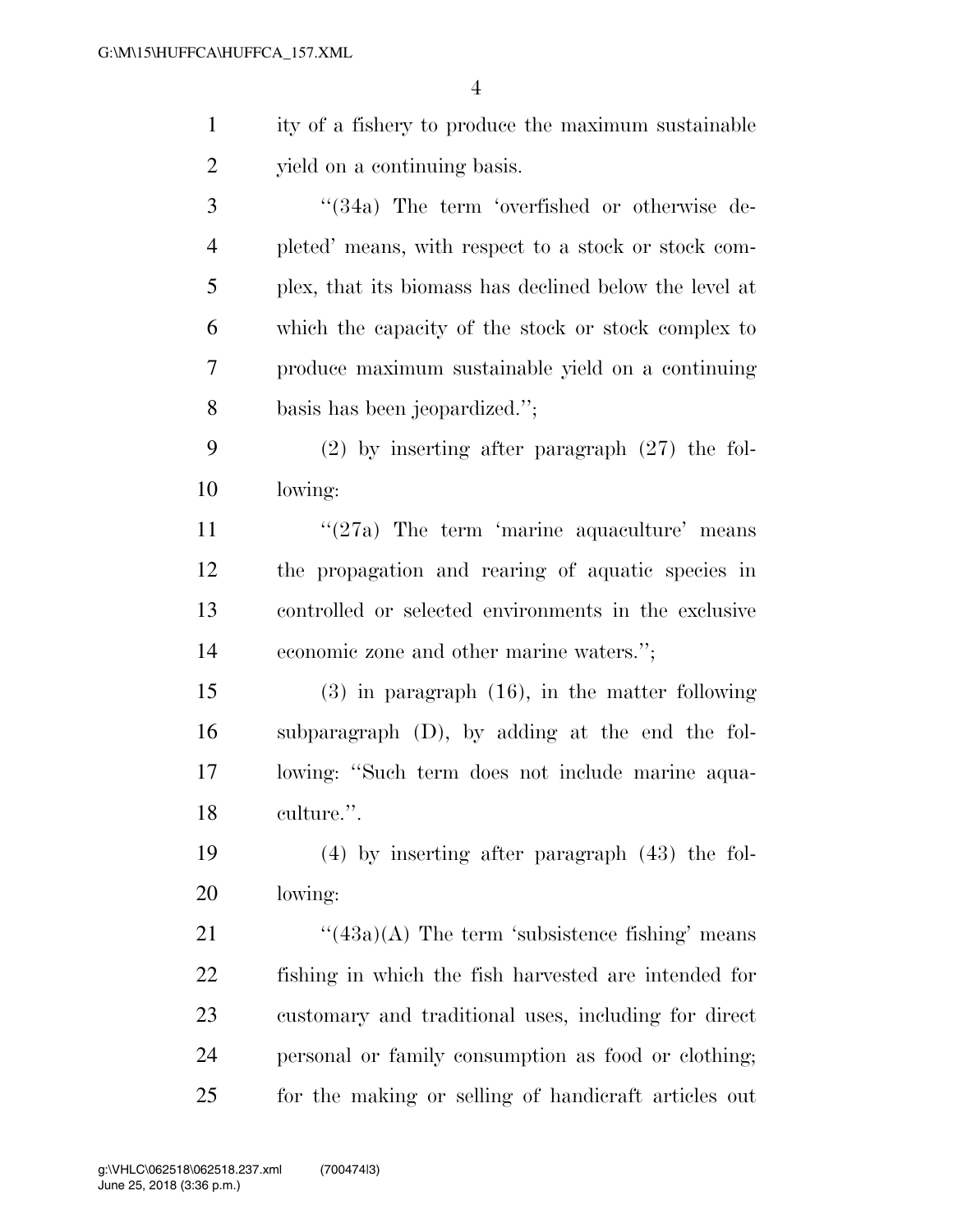| $\mathbf{1}$   | of nonedible byproducts taken for personal or family |
|----------------|------------------------------------------------------|
| $\overline{2}$ | consumption, for barter, or sharing for personal or  |
| 3              | family consumption; and for customary trade.         |
| $\overline{4}$ | $\lq\lq$ (B) In this paragraph—                      |
| 5              | "(i) the term 'family' means all persons re-         |
| 6              | lated by blood, marriage, or adoption, or any        |
| 7              | person living within the household on a perma-       |
| 8              | nent basis; and                                      |
| 9              | "(ii) the term 'barter' means the exchange           |
| 10             | of a fish or fish part—                              |
| 11             | $\lq(1)$ for another fish or fish part; or           |
| 12             | "(II) for other food or for nonedible                |
| 13             | items other than money if the exchange is            |
| 14             | of a limited and noncommercial nature.";             |
| 15             | $(5)$ by inserting after paragraph $(10)$ the fol-   |
| 16             | lowing:                                              |
| 17             | $\cdot$ (10a) The term 'habitat areas of particular  |
| 18             | concern' means specific types or areas of habitat    |
| 19             | within essential fish habitat that are of particular |
| 20             | concern based on one or more of the following con-   |
| 21             | siderations:                                         |
| 22             | $\lq\lq$ . The importance of the ecological          |
| 23             | function provided by the habitat, including for      |
| 24             | maintaining and restoring the biomass, demo-         |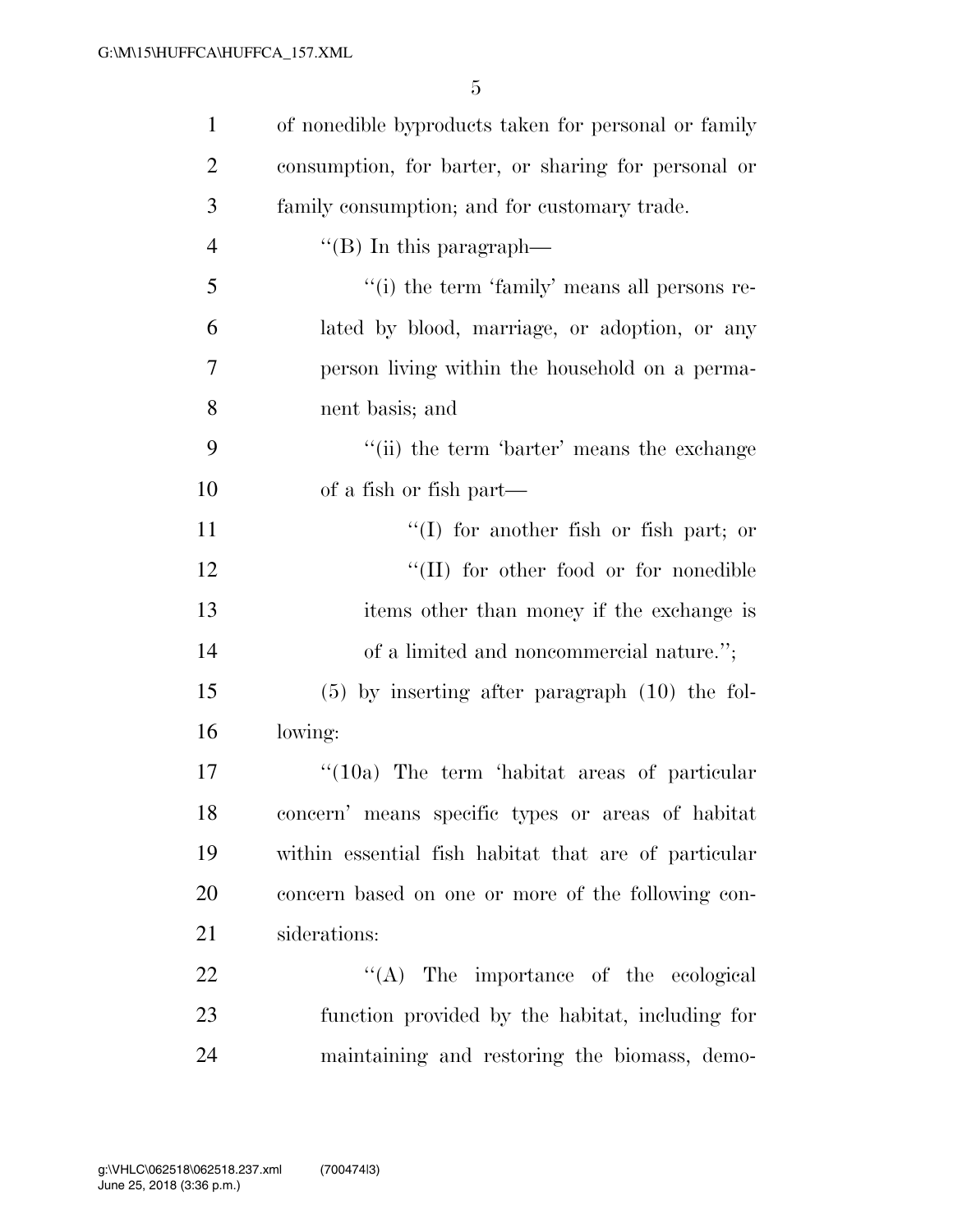| $\mathbf{1}$   | graphic, spatial and genetic characteristics of            |
|----------------|------------------------------------------------------------|
| $\overline{2}$ | fish populations.                                          |
| 3              | $\lq\lq$ . The extent to which the habitat is              |
| $\overline{4}$ | sensitive to human-induced environmental deg-              |
| 5              | radation.                                                  |
| 6              | $\lq\lq$ <sup>(C)</sup> Whether, and to what extent, human |
| 7              | activities currently, or are anticipated to result         |
| $8\,$          | in an adverse effect to the habitat.                       |
| 9              | "(D) The rarity of the habitat type.                       |
| 10             | $\lq(10b)$ The term 'adverse effect', with respect         |
| 11             | to essential fish habitat or habitat areas of par-         |
| 12             | ticular concern, means any impact that reduces the         |
| 13             | quality or quantity of these habitats."; and               |
| 14             | $(6)$ by inserting after paragraph $(13)$ the fol-         |
| 15             | lowing:                                                    |
| 16             | "(13a) The term 'forage fish' means any low-               |
| 17             | trophic level fish that, throughout their life cycle,      |
| 18             | contribute significantly to the diets of other fish,       |
| 19             | marine mammals, or birds and that serve as a con-          |
| 20             | duit for energy transfer from lower to higher trophic      |
| 21             | levels.".                                                  |
| 22             | (b) SUBSTITUTION OF TERM.—The Magnuson-Ste-                |
| 23             | vens Fishery Conservation and Management Act (16           |
| 24             | U.S.C. 1801 et seq.) is amended—                           |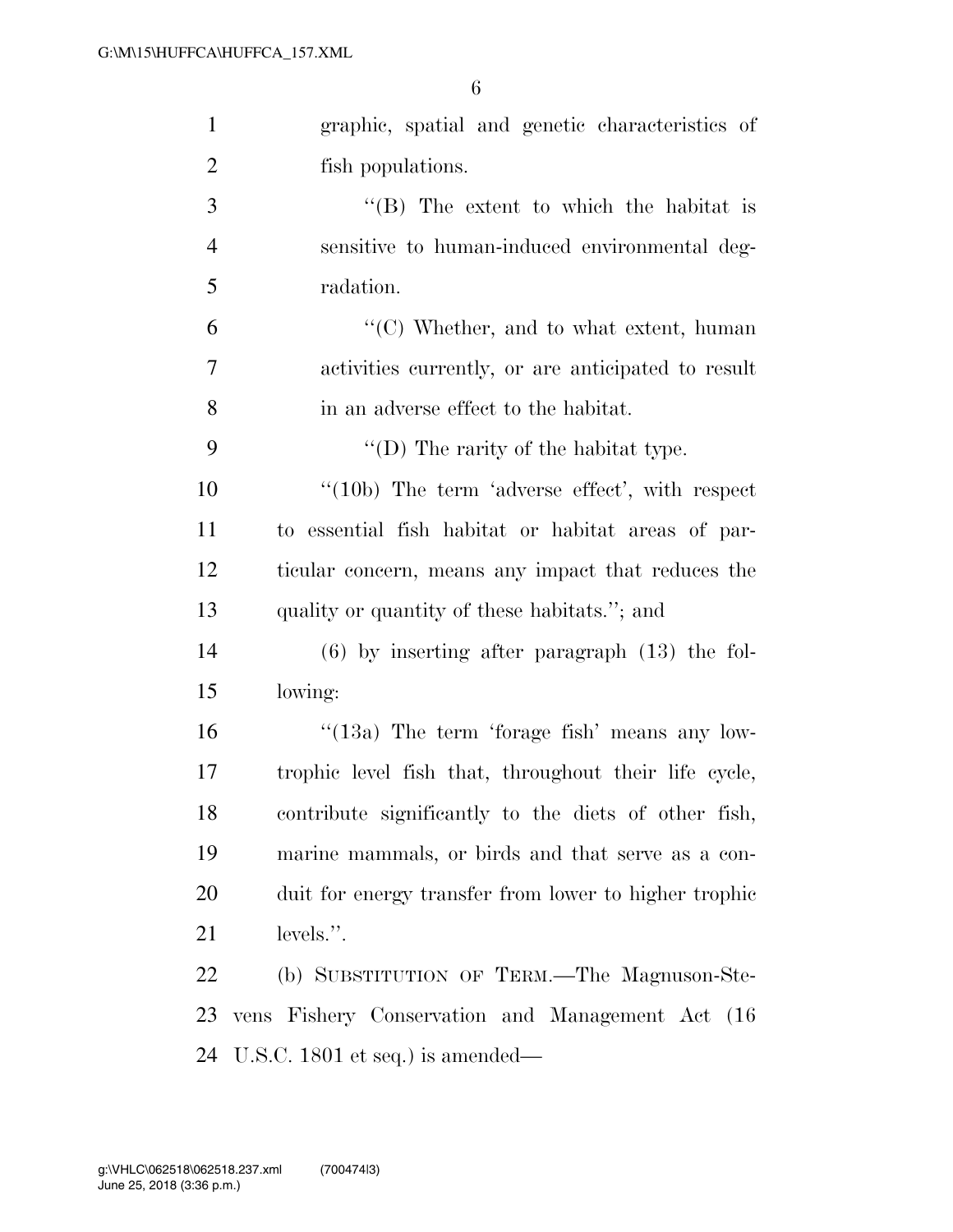| $\mathbf{1}$   | $(1)$ in the heading of section 304(e), by striking       |
|----------------|-----------------------------------------------------------|
| $\overline{2}$ | "OVERFISHED" and inserting "OVERFISHED AND                |
| 3              | <b>OTHERWISE DEPLETED"</b> ; and                          |
| $\overline{4}$ | $(2)$ by striking "overfished" each place it ap-          |
| 5              | pears and inserting "overfished or otherwise de-          |
| 6              | pleted".                                                  |
| 7              | SEC. 105. AUTHORIZATION OF APPROPRIATIONS.                |
| 8              | Section 4 (16 U.S.C. 1803) is amended—                    |
| 9              | (1) by striking "this Act" and all that follows           |
| 10             | through " $(7)$ " and inserting "this Act"; and           |
| 11             | $(2)$ by striking "fiscal year $2013"$ " and inserting    |
| 12             | "fiscal year 2019, and for each of fiscal years 2020      |
| 13             | through 2023, the amount applicable under this sec-       |
| 14             | tion for the preceding fiscal year increased by the es-   |
| 15             | timated percentage change in the Consumer Price           |
| 16             | Index for the most recent year preceding such fiscal      |
| 17             | year".                                                    |
| 18             | TITLE II-FISHERIES MANAGE-                                |
| 19             | <b>MENT FLEXIBILITY AND MOD-</b>                          |
| 20             | <b>ERNIZATION</b>                                         |
| 21             | SEC. 201. AUTHORITY TO USE ALTERNATIVE FISHERY MAN-       |
| 22             | <b>AGEMENT MEASURES.</b>                                  |
| 23             | Section 302(h) $(16 \text{ U.S.C. } 1852(h))$ is amended— |
| 24             | $(1)$ by striking "and" after the semicolon at the        |
| 25             | end of paragraph $(7)$ ;                                  |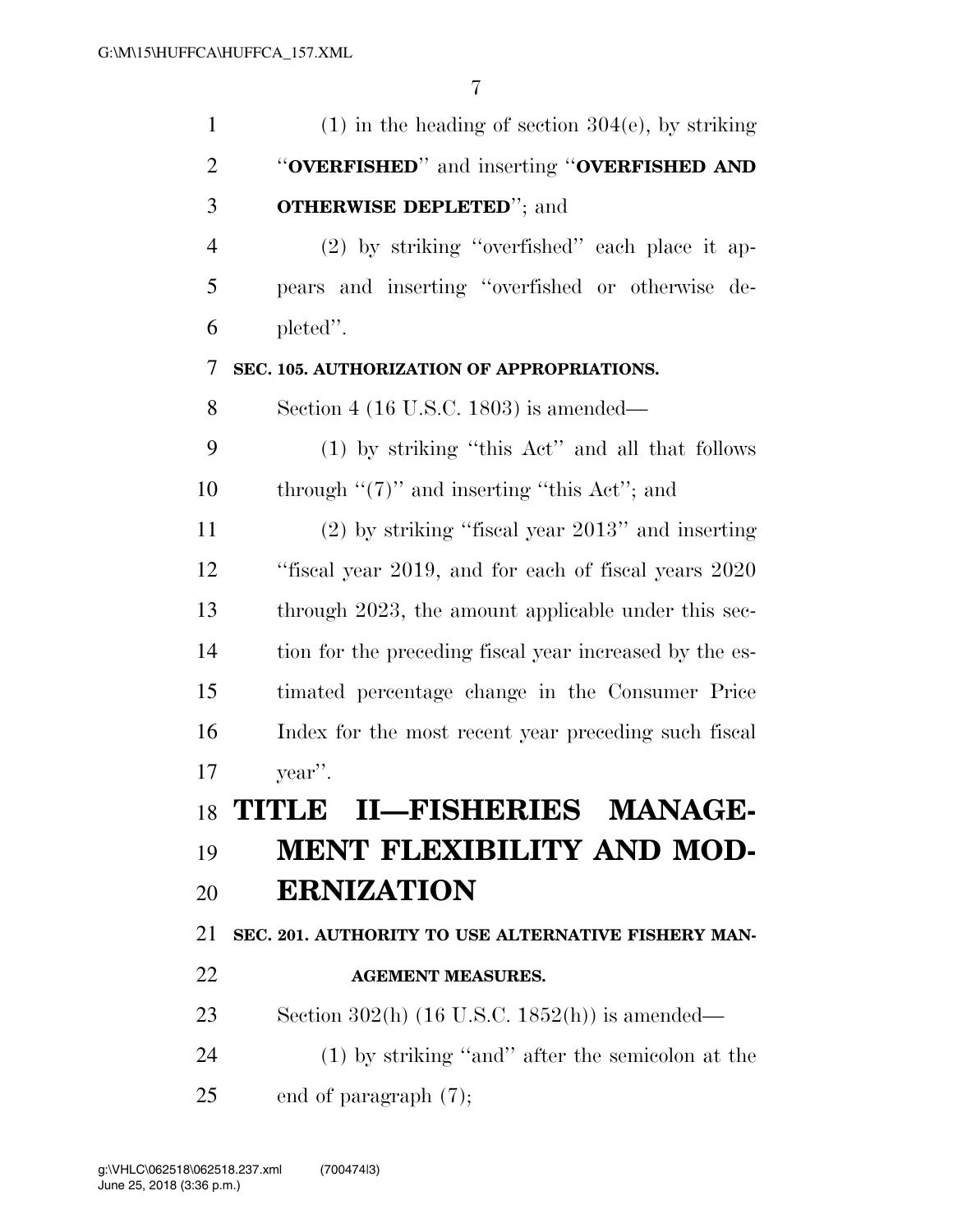| $\mathbf{1}$   | $(2)$ by redesignating paragraph $(8)$ as para-          |
|----------------|----------------------------------------------------------|
| $\overline{2}$ | $graph(9)$ ; and                                         |
| 3              | $(3)$ by inserting after paragraph $(7)$ the fol-        |
| 4              | lowing:                                                  |
| 5              | $(8)$ in implementing the annual catch limits            |
| 6              | set pursuant to paragraph (6) and section                |
| 7              | $303(a)(15)$ , consider fishery management measures      |
| 8              | such as extraction rates, fishing mortality targets,     |
| 9              | and harvest control rules, particularly in recreational  |
| 10             | fisheries or recreational components of mixed-use        |
| 11             | fisheries; and".                                         |
| 12             | SEC. 202. MODIFICATIONS TO THE ANNUAL CATCH LIMIT        |
|                |                                                          |
| 13             | REQUIREMENT.                                             |
| 14             | Section 302 (16 U.S.C. 1852) is amended by adding        |
| 15             | at the end the following:                                |
| 16             | "(m) CONSIDERATIONS FOR MODIFICATIONS TO AN-             |
| 17             | NUAL CATCH LIMIT REQUIREMENTS.                           |
| 18             | "(1) CONSIDERATION OF ECOSYSTEM AND ECO-                 |
| 19             | NOMIC IMPACTS.—In establishing annual catch lim-         |
| 20             | its pursuant to section $302(h)(6)$ , Councils shall ac- |
| 21             | count for relevant economic, social, and ecological      |
| 22             | factors consistent with section $3(33)$ .                |
| 23             | "(2) LIMITATIONS TO ANNUAL CATCH LIMIT                   |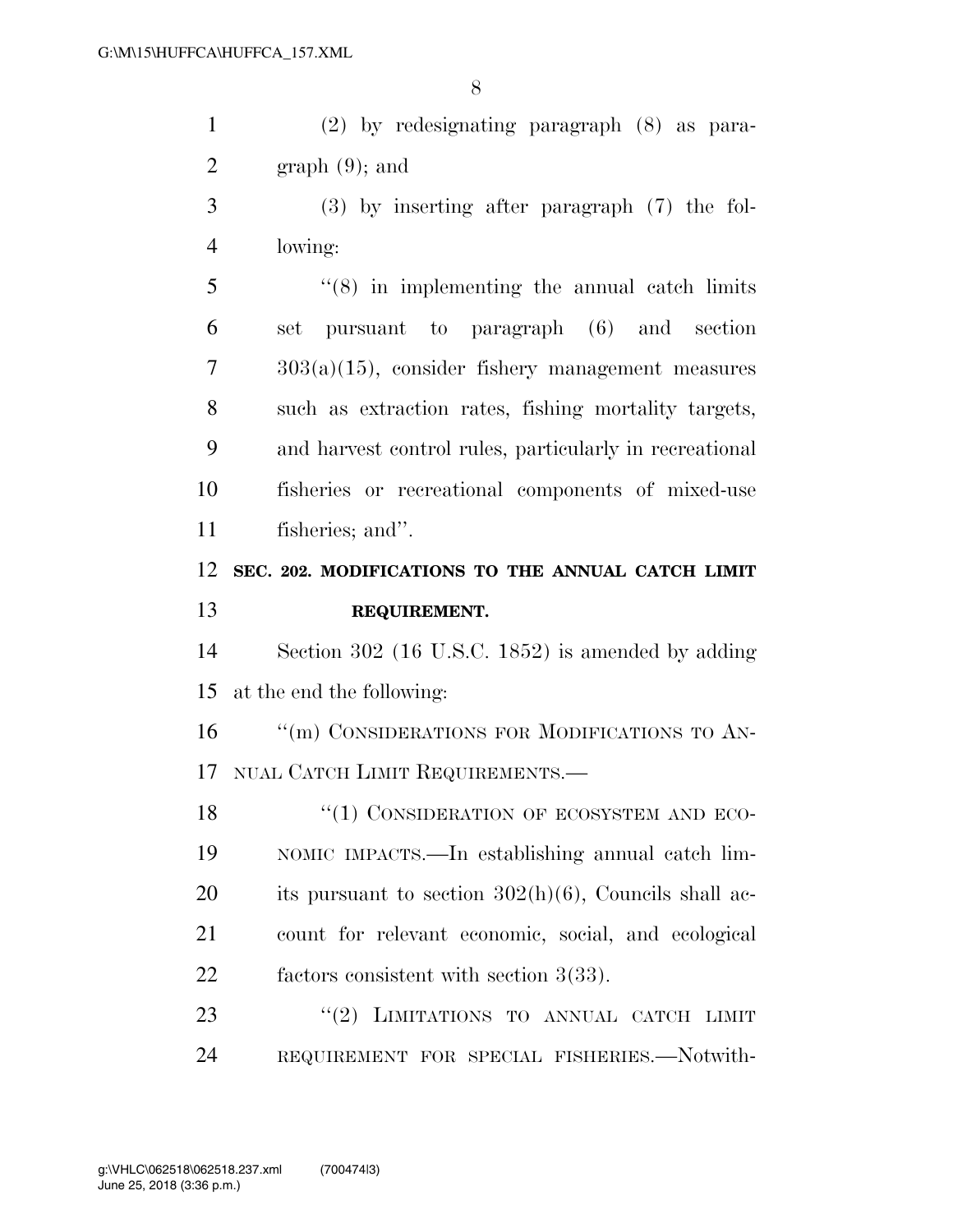| $\mathbf{1}$   | standing subsection $(h)(6)$ , a Council is not required |
|----------------|----------------------------------------------------------|
| $\overline{2}$ | to develop an annual catch limit for—                    |
| 3              | $\lq\lq$ an ecosystem component species; and             |
| $\overline{4}$ | $\lq\lq (B)$ a fishery for a species that has a nat-     |
| 5              | ural life cycle of approximately 1 year, and that        |
| 6              | the Secretary has determined—                            |
| 7              | "(i) is not subject to overfishing, is                   |
| 8              | not approaching an overfished or otherwise               |
| 9              | depleted condition, and is not overfished or             |
| 10             | otherwise depleted; and                                  |
| 11             | "(ii) is not likely to become subject to                 |
| 12             | overfishing or depleted, based on the best               |
| 13             | scientific information available, in the ab-             |
| 14             | sence of conservation and management                     |
| 15             | measures.                                                |
| 16             | "(3) RELATIONSHIP TO INTERNATIONAL FISH-                 |
| 17             | ERY EFFORTS.—In the course of setting annual             |
| 18             | catch limits to end and prevent overfishing, pursuant    |
| 19             | to section $302(h)(6)$ and section $303(a)(15)$ , the    |
| 20             | Secretary and Councils)—                                 |
| 21             | "(A) may take into account management                    |
| 22             | measures under international agreements in               |
| 23             | which the United States participates; and                |
| 24             | $\lq\lq$ (B) in the case of an annual catch limit        |
| 25             | for a species, shall take into account fishing for       |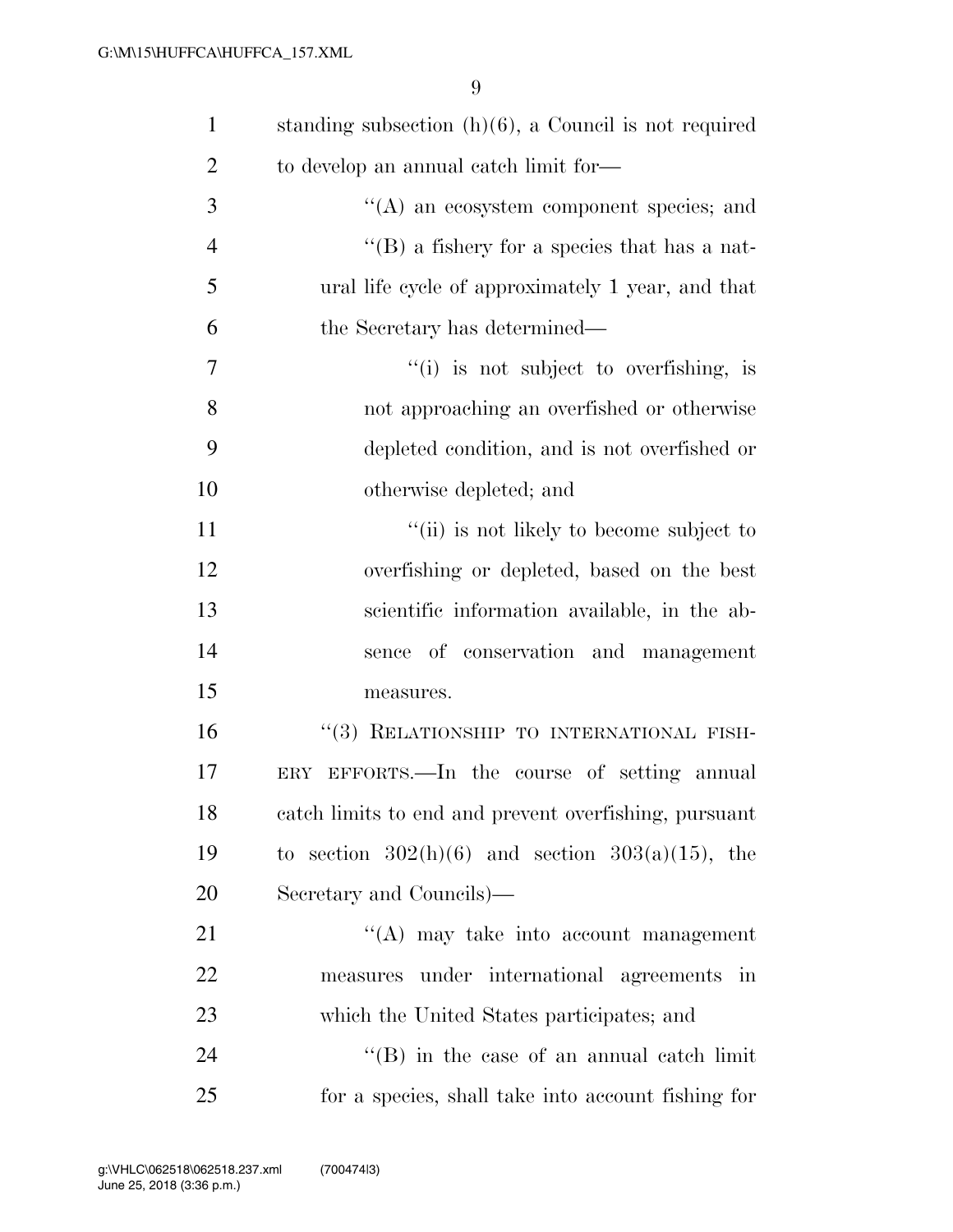| $\mathbf{1}$   | the species outside the exclusive economic zone            |
|----------------|------------------------------------------------------------|
| $\overline{2}$ | that is not subject to the jurisdiction of the             |
| 3              | United States, such that fishing by vessels of             |
| 4              | the United States does not contribute to over-             |
| 5              | fishing of the species as a whole.                         |
| 6              | "(4) AUTHORIZATION FOR MULTISPECIES COM-                   |
| 7              | PLEXES AND MULTIYEAR ANNUAL CATCH LIMITS.-                 |
| 8              | A Council may establish—                                   |
| 9              | $\lq\lq$ an annual catch limit for a stock                 |
| 10             | complex that prevents overfishing on all species           |
| 11             | in the complex; or                                         |
| 12             | $\lq\lq$ annual catch limits for each year in              |
| 13             | any continuous period that is not more than                |
| 14             | three years in duration.                                   |
| 15             | ECOSYSTEM COMPONENT SPECIES<br>(5)<br>DE-                  |
| 16             | FINED.—In this subsection the term 'ecosystem com-         |
| 17             | ponent species' means a stock of fish that a Council       |
| 18             | or the Secretary has determined does not require           |
| 19             | conservation and management, but has determined            |
| 20             | should be listed in a fishery management plan in           |
| 21             | order to achieve ecosystem management objectives.".        |
| 22             | SEC. 203. COUNCIL TRANSPARENCY AND PUBLIC PROCESS.         |
| 23             | (a) DECISIONS AND RECOMMENDATIONS.-Section                 |
| 24             | $302(g)(5)$ (16 U.S.C. 1852(g)(5)) is amended by inserting |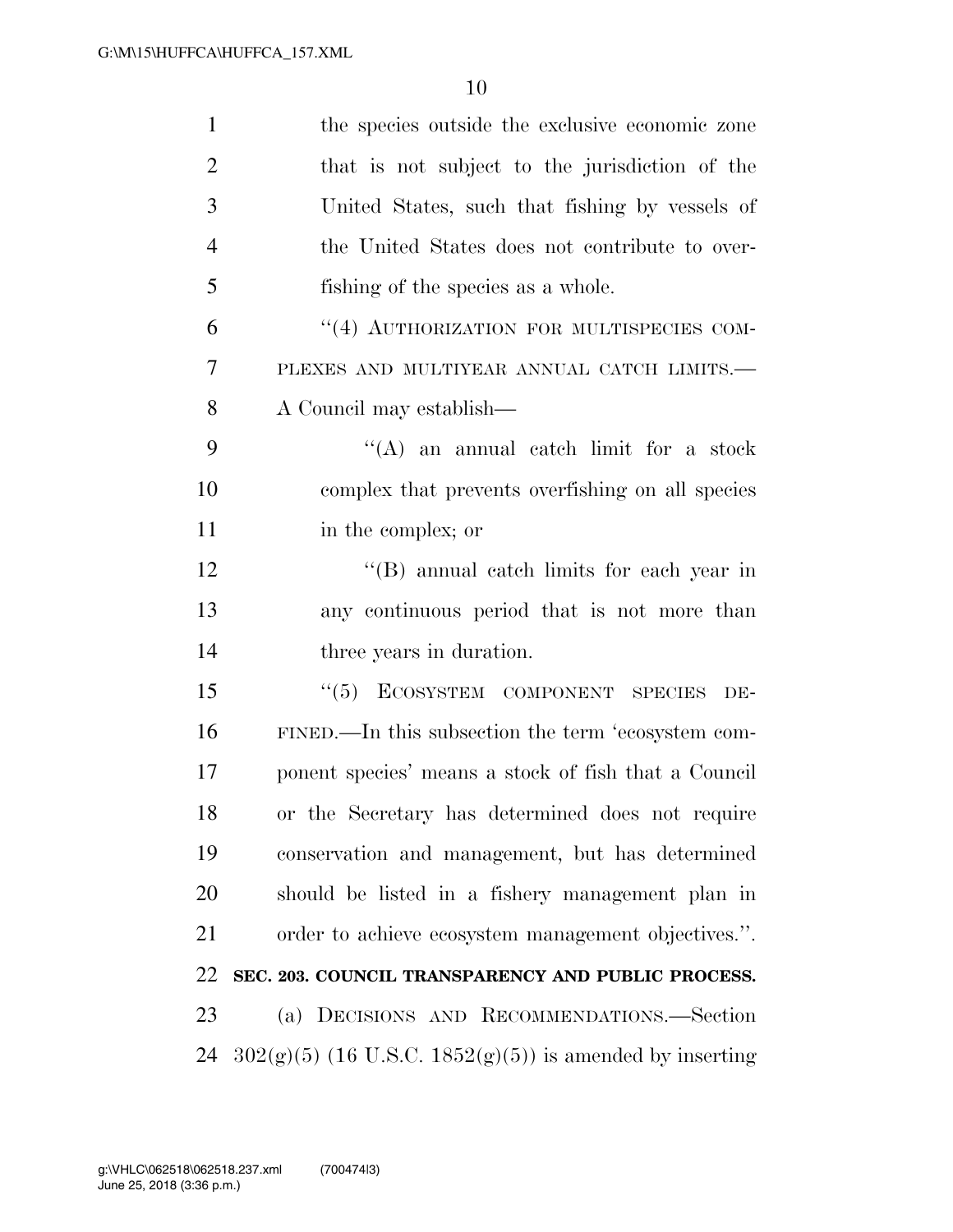before the period '', and shall be developed in a trans-parent manner''.

3 (b) MEETINGS.—Section  $302(i)(2)$  (16 U.S.C. 4 1852(i)(2)) is amended by adding at the end the following: ''(G) Each Council shall make available on the internet website of the Council—  $(i)$  to the extent practicable, a webcast, an audio recording, or a live broadcast of each meeting of the Council, and of the Council Coordination Com- mittee established under subsection (l), 12 that is not closed in accordance with para- graph (3); and 14 ''(ii) audio, video (if the meeting was in person or by video conference), or a searchable audio or written transcript of each meeting of the Council and of the meetings of committees referred to in sec-19 tion  $302(g)(1)(B)$  of the Council by not later than 30 days after the conclusion of 21 the meeting. 22 "'(H) The Secretary shall maintain and make available to the public an archive of Council and scientific and statistical committee

meeting audios, videos, and transcripts made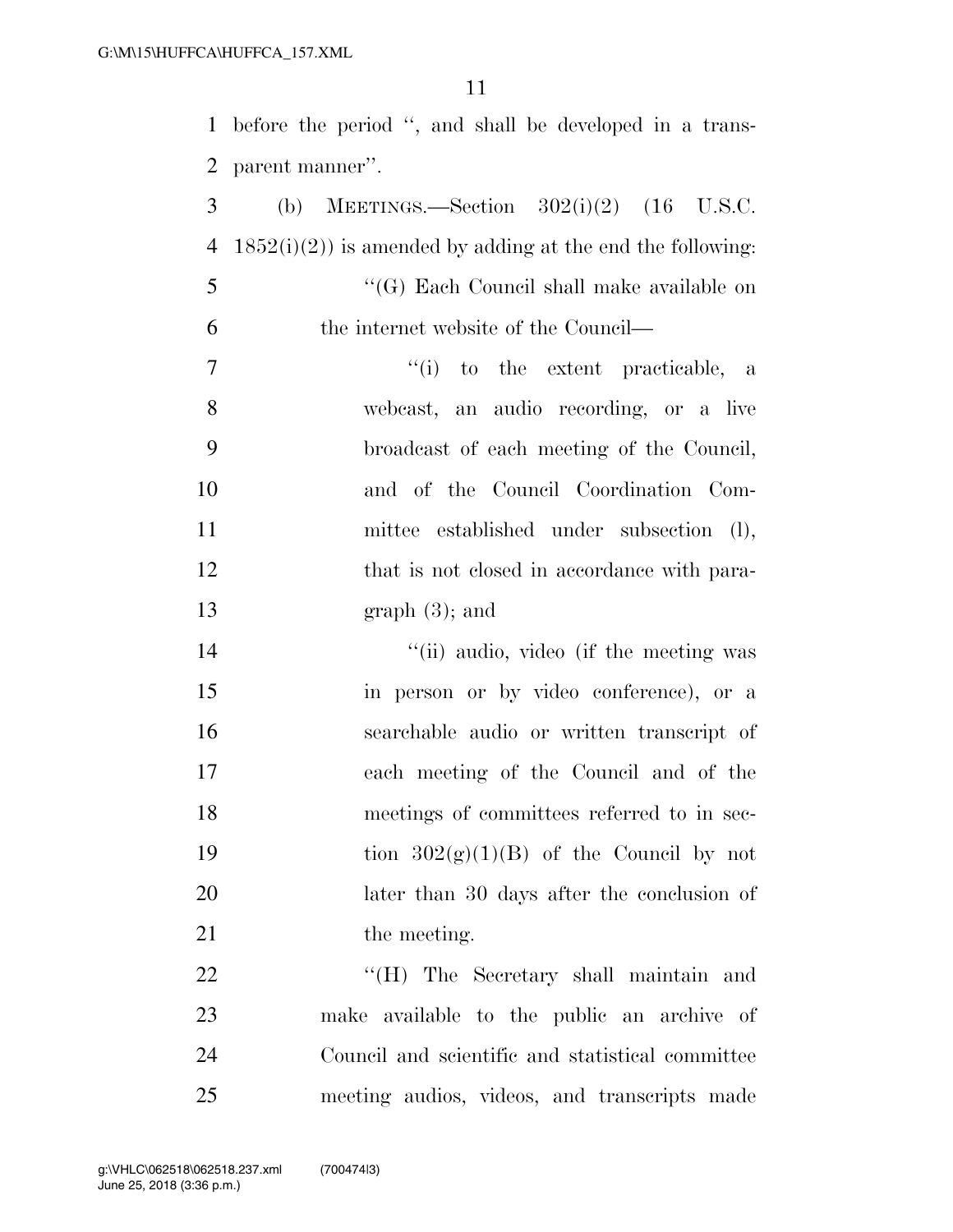| $\mathbf{1}$   | available under clauses (i) and (ii) of subpara-                      |
|----------------|-----------------------------------------------------------------------|
| $\overline{2}$ | graph $(G)$ .".                                                       |
| 3              | RECORDED VOTES.-Section $302(e)(5)$ (16<br>$\left( \mathrm{e}\right)$ |
| $\overline{4}$ | U.S.C. $1852(e)(5)$ is amended by striking "At the request"           |
| 5              | of any voting member of a Council, the Council shall hold             |
| 6              | a roll call vote on any matter before the Council." and               |
| 7              | inserting "Each Council shall hold a recorded vote on all             |
| 8              | nonprocedural matters before the Council.".                           |
| 9              | SEC. 204. ADDITIONAL AMENDMENTS RELATING TO FISH-                     |
| 10             | ERY MANAGEMENT COUNCILS.                                              |
| 11             | (a) Section $302(a)(1)$ (16 U.S.C. 1852(a)(1)) is                     |
| 12             | amended—                                                              |
| 13             | $(1)$ in subparagraph $(A)$ , in the second sen-                      |
| 14             | tence—                                                                |
| 15             | (A) by striking " $18$ " and inserting " $19$ ";                      |
| 16             | and                                                                   |
| 17             | (B) by inserting before the period at the                             |
| 18             | end ", and a liaison who is a member of the                           |
| 19             | Mid-Atlantic Fishery Management Council to                            |
| 20             | represent the interests of fisheries under the ju-                    |
| 21             | risdiction of such Council";                                          |
| 22             | $(2)$ in subparagraph $(B)$ , in the second sen-                      |
| 23             | tence—                                                                |
| 24             | (A) by striking "21" and inserting "23";                              |
| 25             | and                                                                   |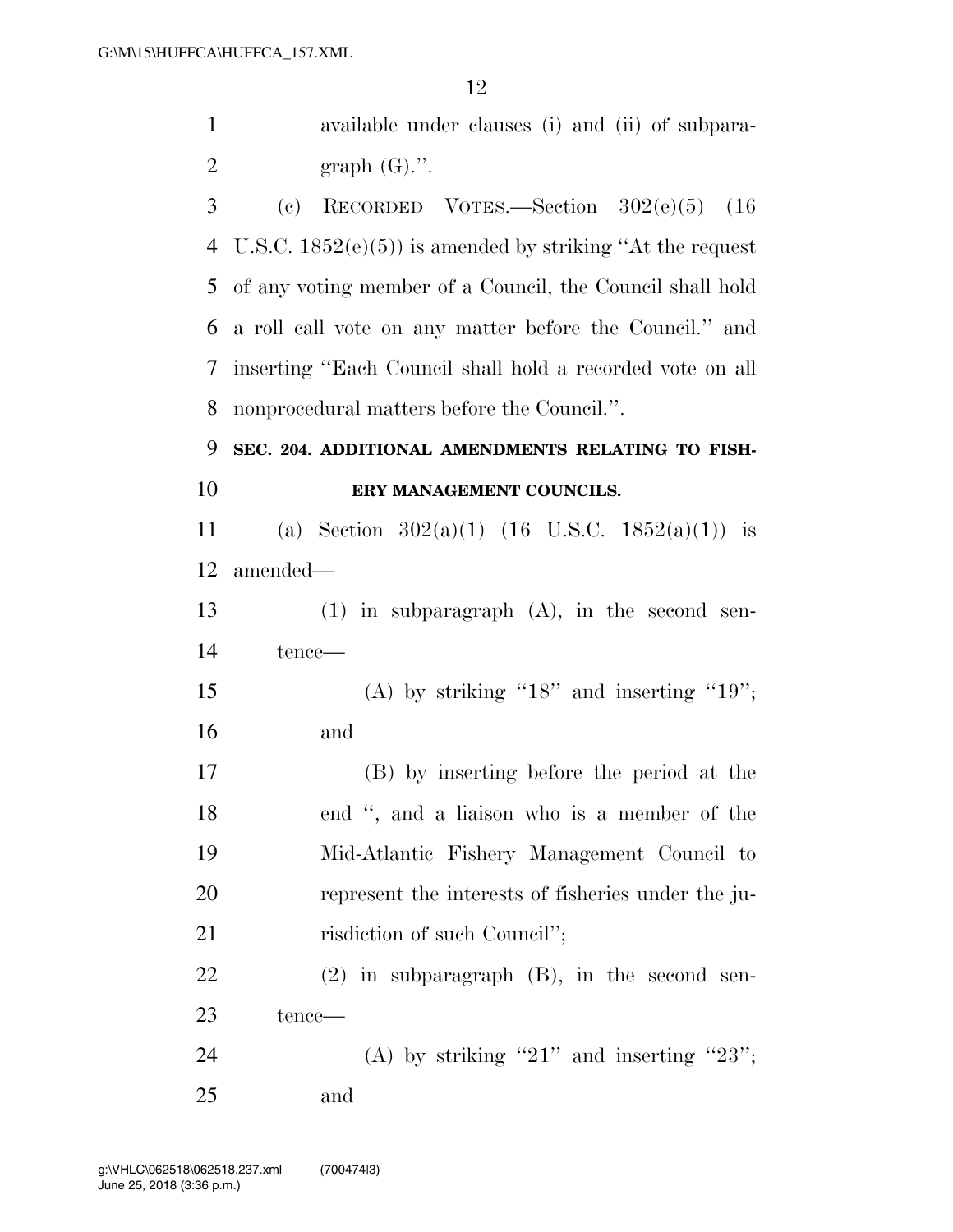| $\mathbf{1}$   | (B) by inserting before the period at the             |
|----------------|-------------------------------------------------------|
| $\overline{2}$ | end "a liaison who is a member of the New             |
| 3              | England Fishery Management Council to rep-            |
| $\overline{4}$ | resent the interests of fisheries under the juris-    |
| 5              | diction of such Council, and a liaison who is a       |
| 6              | member of the South Atlantic Fishery Manage-          |
| 7              | ment Council to represent the interests of fish-      |
| 8              | eries under the jurisdiction of such Council";        |
| 9              | and                                                   |
| 10             | $(3)$ in subparagraph $(C)$ , in the second sen-      |
| 11             | tence-                                                |
| 12             | (A) by striking "13" and inserting "14";              |
| 13             | and                                                   |
| 14             | (B) by inserting before the period at the             |
| 15             | end "and a liaison who is a member of the Mid-        |
| 16             | Atlantic Fishery Management Council to rep-           |
| 17             | resent the interests of fisheries under the juris-    |
| 18             | diction of such Council".                             |
| 19             | (b) COUNCIL SEAT.—Section $302(b)(2)$ (16 U.S.C.      |
| 20             | $1852(b)(2)$ is amended—                              |
| 21             | $(1)$ in subparagraph $(A)$ , by striking "or rec-    |
| <u>22</u>      | reational" and inserting ", recreational, or subsist- |
| 23             | ence fishing"; and                                    |
| 24             | $(2)$ in subparagraph $(C)$ , in the second sen-      |
| 25             | tence, by inserting ", and in the case of the Gov-    |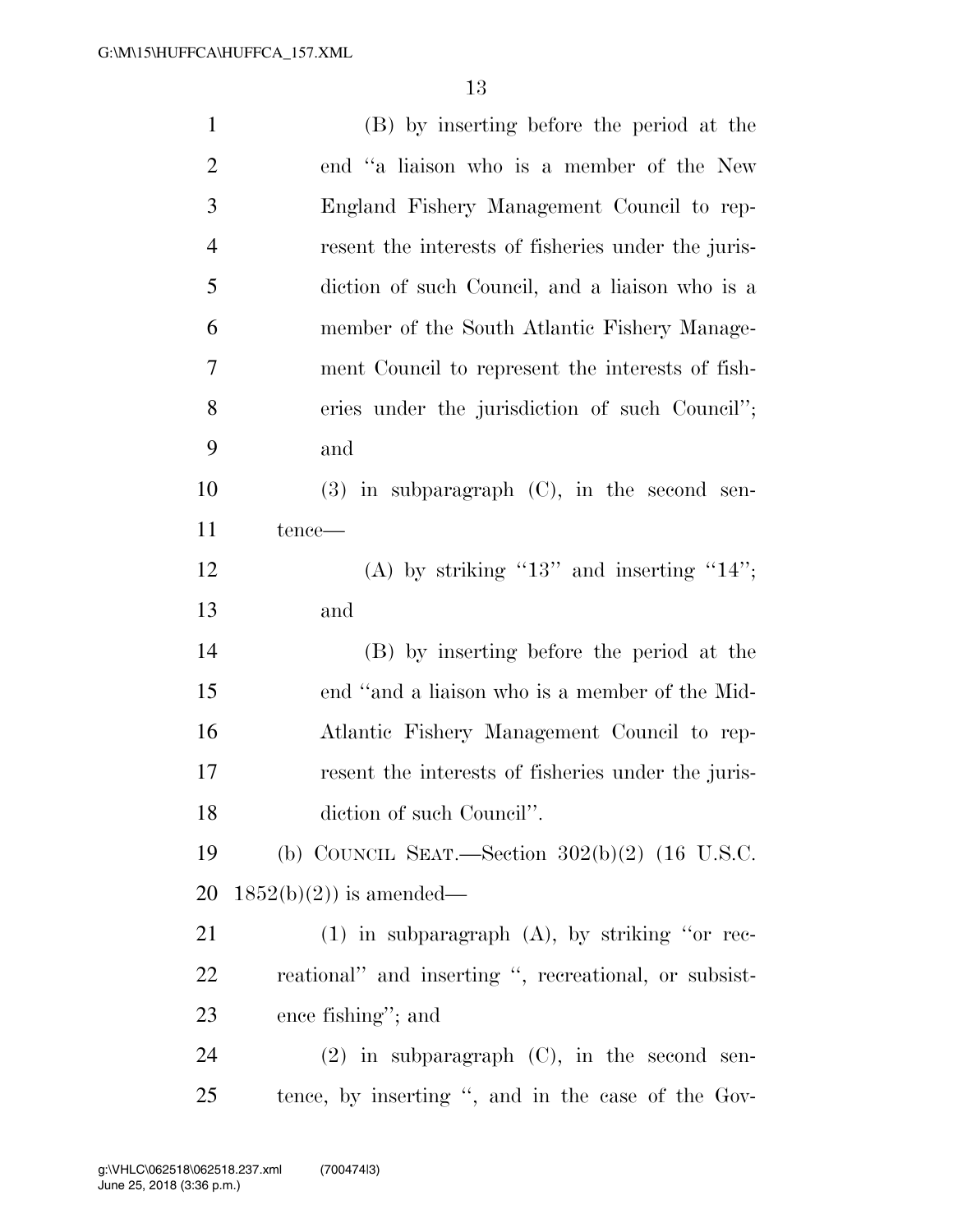| $\mathbf{1}$ | ernor of Alaska with the subsistence fishing interests |
|--------------|--------------------------------------------------------|
| 2            | of the State," after "interests of the State".         |
| $\mathbf{3}$ | (c) CONTROLLING TRAVEL COSTS.—Section $302(e)$         |

is amended by adding at the end the following:

 ''(6) To the extent possible, each Council shall minimize the amount and cost of member and staff travel by use of electronic means for remote partici-pation during meetings, including for voting.''.

 (d) FISHERIES HABITAT AND BYCATCH PLAN- NING.—Section 302(h) (16 U.S.C. 1852(h)), as amended by section 201 of this Act, is further amended by redesig- nating paragraph (8) as paragraph (13), striking ''and'' at the end of paragraph (7), and adding after paragraph (7) the following:

 ''(8) develop and implement a plan to protect and recover essential fish habitat in the region under the authority of the Council, which shall include— 18 ''(A) quantitative and measurable mile- stones and goals for increasing the quality and quantity of such habitat; and

21  $\text{``(B)}$  conservation and management meas-ures to implement the plan;

23 ''(9) develop and implement a plan to reduce bycatch in the region under the authority of the Council, which shall prioritize reduction of bycatch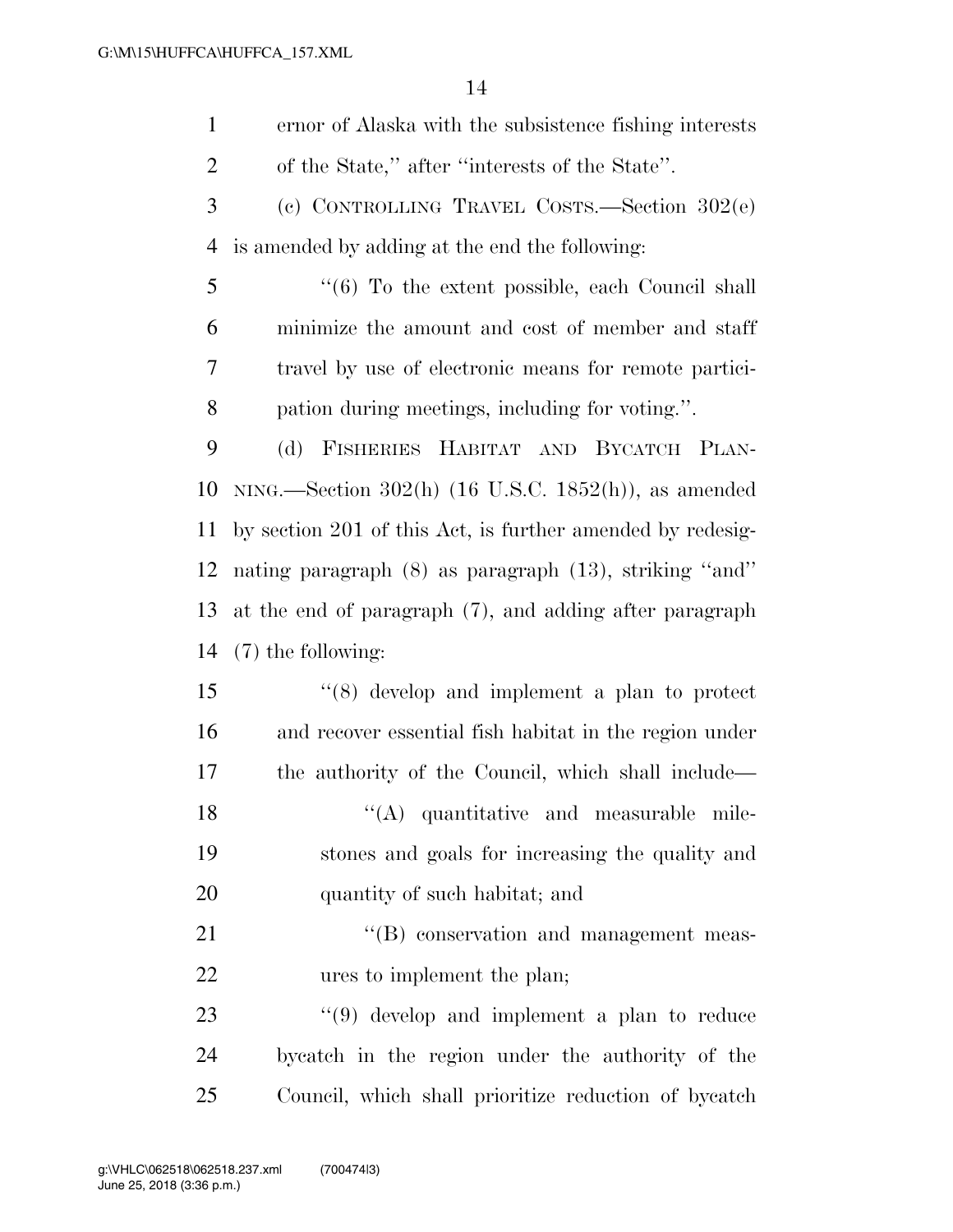| $\mathbf{1}$   | of species with high ecological, economic, or cultural    |
|----------------|-----------------------------------------------------------|
| $\overline{2}$ | importance, and shall include—                            |
| 3              | $\lq\lq$ quantitative and measurable mile-                |
| $\overline{4}$ | stones and goals for decreasing by catch; and             |
| 5              | $\lq\lq$ conservation and management meas-                |
| 6              | ures to implement the plan;                               |
| 7              | $\degree$ (10) within 2 years after of the completion of  |
| 8              | each Secretarial review under section $304(k)$ , review   |
| 9              | and amend the plans required by paragraphs (8),           |
| 10             | and (9) of this subsection consistent with such Sec-      |
| 11             | retarial review and simultaneously amend its fishery      |
| 12             | management plans as necessary and appropriate;            |
| 13             | $``(11)$ at routine intervals not to exceed 5 years       |
| 14             | and based on new scientific evidence or other rel-        |
| 15             | evant information, review its designation of essential    |
| 16             | fish habitat and habitat areas of particular concern      |
| 17             | under section $303(a)(7)$ , and amend its fishery man-    |
| 18             | agement plans as necessary and appropriate; and".         |
| 19             | (e) REPORT ON FISHERY MANAGEMENT COUN-                    |
| 20             | CILS.—The Comptroller General of the United States        |
| 21             | shall, within 180 days after the date of the enactment of |
| 22             | this Act, report to the Congress on the operations of the |
| 23             | Regional Fishery Management Councils. Such report shall   |
| 24             | include—                                                  |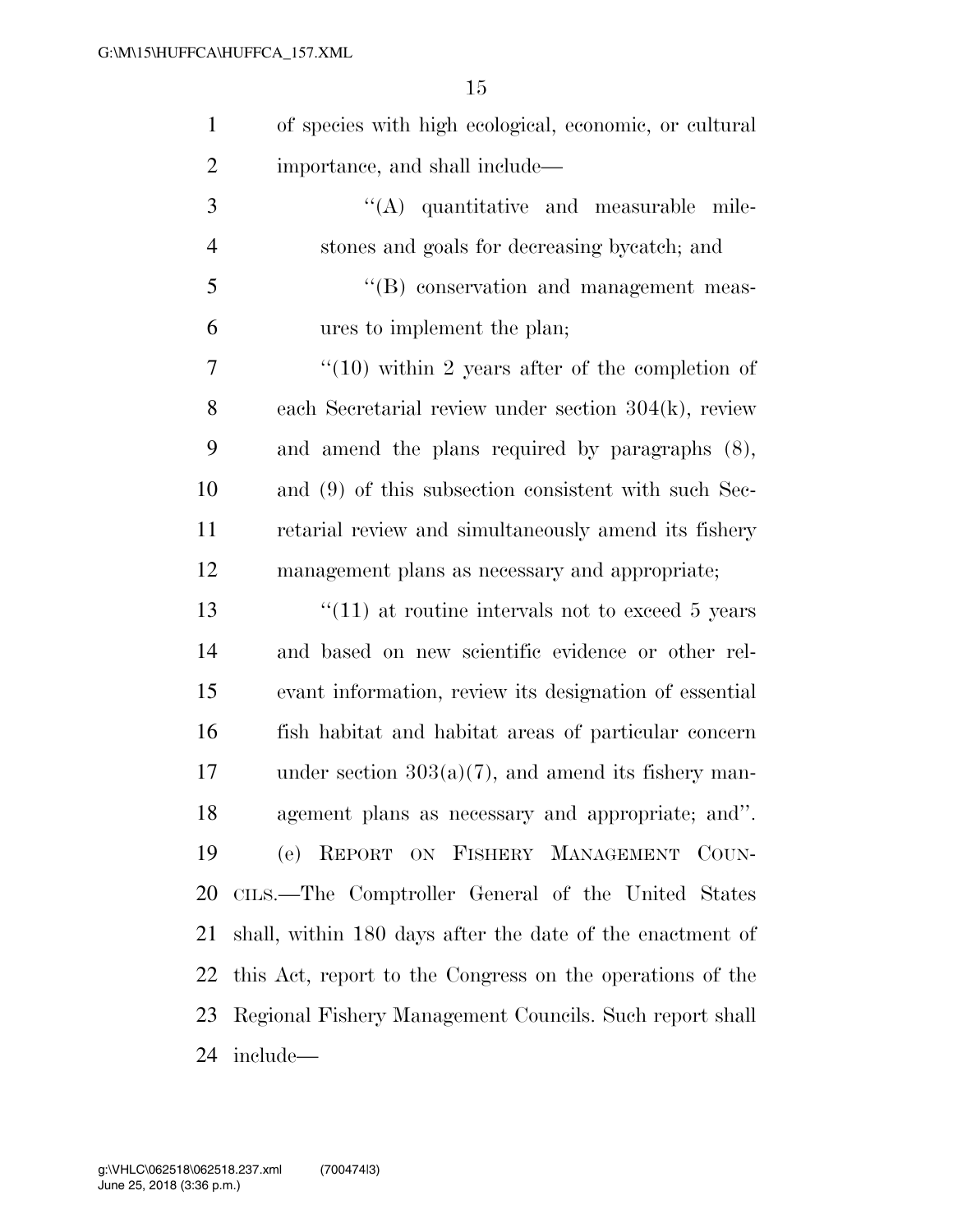(1) a full accounting of all grant money re- ceived and distributed by the Councils for the 10 years preceding the enactment of this Act, including an analysis of the deliverables and results of all grant-funded projects; (2) an assessment of interactions of the Coun- cils and Council staff with Congress for the 10 years preceding the enactment of this Act, including an analysis of the extent to which such interactions comply with the provisions of section 1913 of title 11 10, United States Code, and the conditions of grants received by the Councils from the National Marine Fisheries Service; and (3) an assessment of Council member and staff conflicts of interest. **SEC. 206. FLEXIBILITY AND ACCOUNTABILITY IN REBUILD- ING FISH STOCKS.**  (a) GENERAL REQUIREMENTS.—Section 304(e) (16 U.S.C. 1854(e)) is amended—  $(1)$  in paragraph  $(4)$ — 21 (A) by amending subparagraph  $(A)(ii)$  to read as follows: 23 ''(ii) not exceed the time the stock of fish would be rebuilt without fishing occur-ring plus one mean generation, unless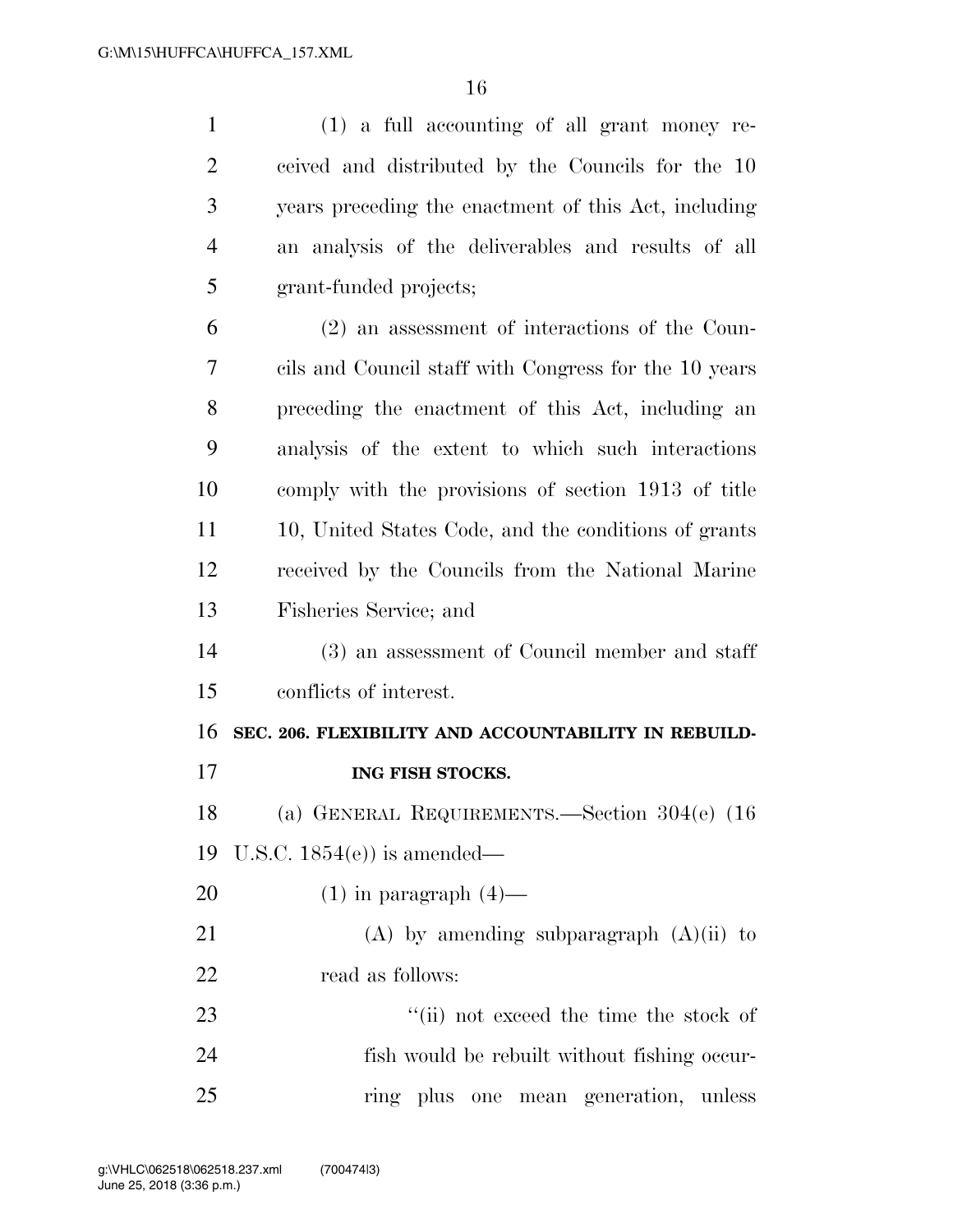| $\mathbf{1}$   | management measures under an inter-                   |
|----------------|-------------------------------------------------------|
| $\overline{2}$ | national agreement in which the United                |
| 3              | States participates dictate otherwise;"; and          |
| $\overline{4}$ | (B) by striking "and" after the semicolon             |
| 5              | at the end of subparagraph $(B)$ , by striking the    |
| 6              | period at the end of subparagraph (C) and in-         |
| $\tau$         | serting "; and", and by adding at the end the         |
| 8              | following:                                            |
| 9              | "(D) specify a schedule for reviewing the             |
| 10             | rebuilding targets, evaluating environmental im-      |
| 11             | pacts on rebuilding progress, and evaluating          |
| 12             | progress being made toward reaching rebuilding        |
| 13             | targest:                                              |
| 14             | $(2)$ by amending paragraph $(7)$ to read as fol-     |
| 15             | $lows$ —                                              |
| 16             | $``(7)(A)$ The Secretary shall review any fishery     |
| 17             | management plan, plan amendment, or regulations       |
| 18             | required by this subsection at routine intervals that |
| 19             | may not exceed 2 years. The Secretary shall find      |
| 20             | that adequate progress toward ending overfishing      |
| 21             | and rebuilding affected fish stocks has not resulted  |
| 22             | if-                                                   |
| 23             | "(i) the biomass of the stock is not in-              |
| 24             | creasing at a sufficient rate, such that it be-       |
| 25             | comes unlikely that the stock will be rebuilt         |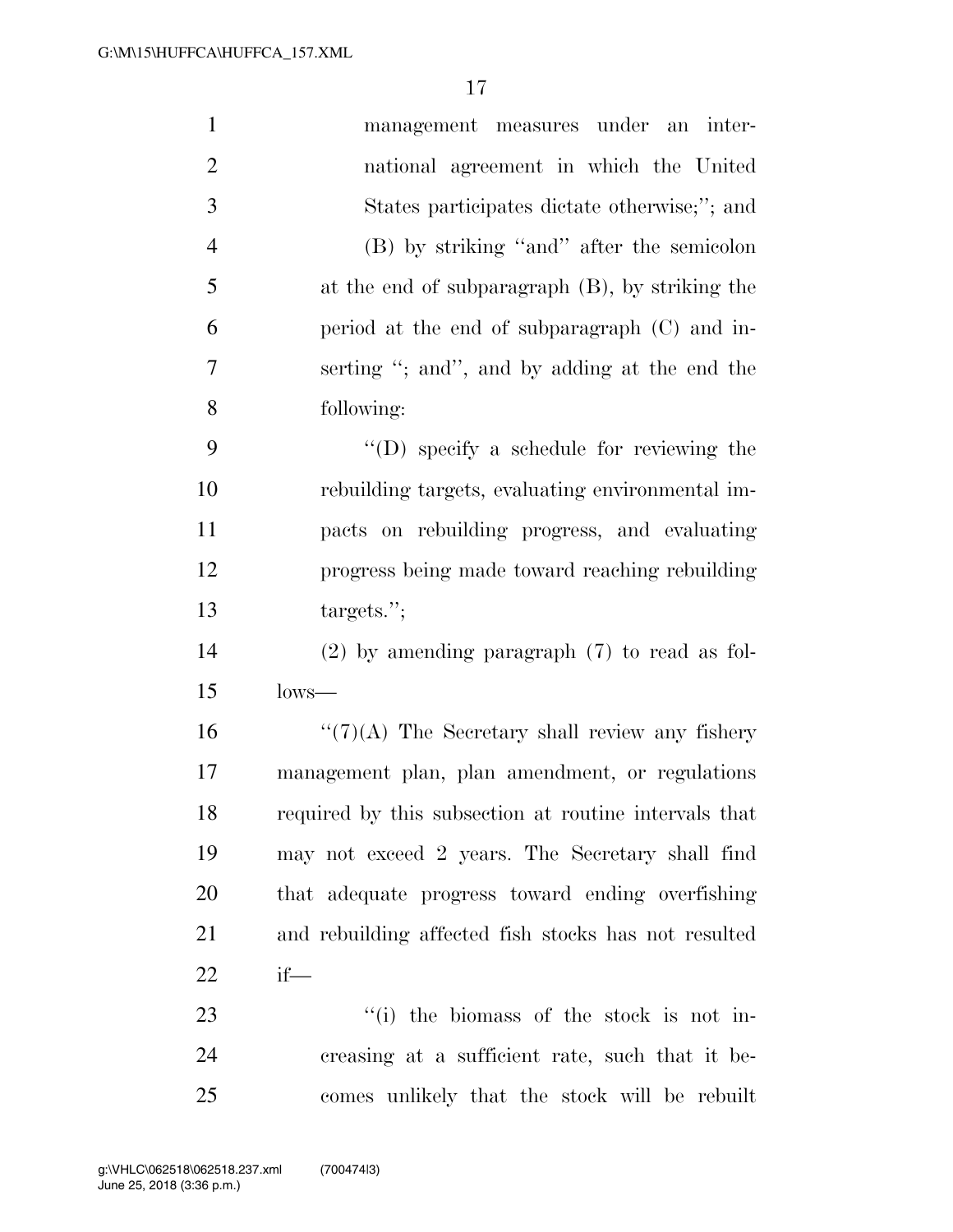| $\mathbf{1}$   | within the time period for rebuilding set pursu-         |
|----------------|----------------------------------------------------------|
| $\overline{2}$ | ant to this subsection without changes to the            |
| 3              | plan, plan amendment, or regulations;                    |
| $\overline{4}$ | "(ii) the level of fishing mortality or catch            |
| 5              | consistent with the fishery management plan,             |
| 6              | plan amendment, or regulations is exceeded,              |
| $\tau$         | and the causes and rebuilding consequences of            |
| 8              | such exceedances have not been corrected;                |
| 9              | "(iii) when the rebuilding expectations of a             |
| 10             | stock or stock complex are significantly changed         |
| 11             | due to new information about the status of the           |
| 12             | stock; or                                                |
| 13             | $``(iv)$ for other reasons, as appropriate.              |
| 14             | "(B) If the Secretary finds as a result of such          |
| 15             | a review that such plan, amendment, or regulations       |
| 16             | have not resulted in adequate progress toward end-       |
| 17             | ing overfishing and rebuilding affected fish stocks,     |
| 18             | the Secretary shall assess the extent to which by-       |
| 19             | catch, a lack of forage, or adverse effects to essential |
| <b>20</b>      | fish habitat are causing or contributing to the lack     |
| 21             | of adequate progress toward ending overfishing and       |
| 22             | rebuilding affected fish stocks. The Secretary shall—    |
| 23             | "(i) in the case of a fishery to which sec-              |
| 24             | tion $302(a)(3)$ applies, immediately make revi-         |
| 25             | sions necessary to achieve adequate progress; or         |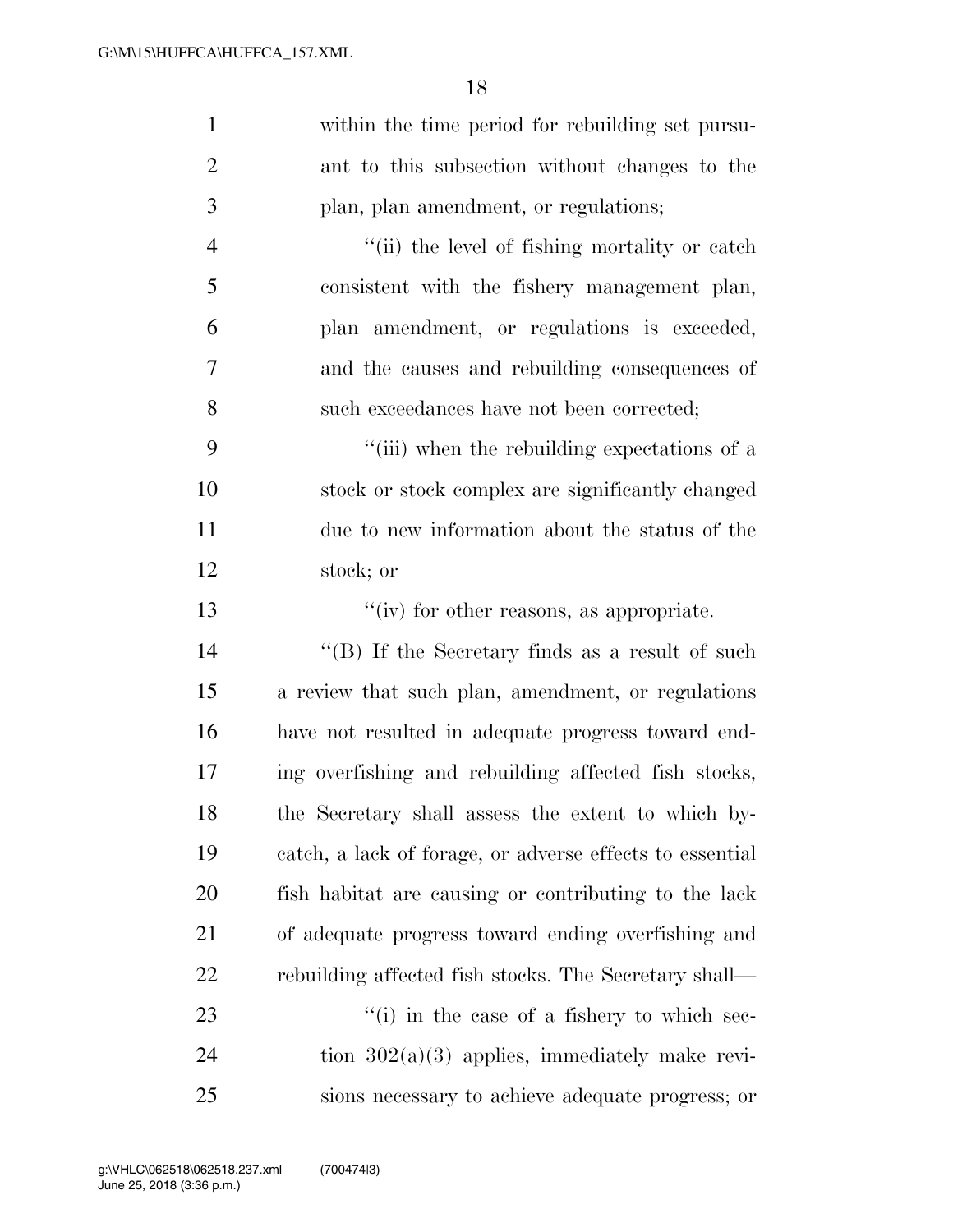1 ''(ii) for all other fisheries, immediately no- tify the appropriate Council, including rec- ommendation of further conservation and man- agement measures the Council should consider under paragraph (3) to achieve adequate progress.

 ''(C) For any stock or stock complex for which the Secretary determines a lack of adequate progress, a revised rebuilding plan should be devel- oped that includes further conservation and manage- ment measures to ensure adequate progress is made. The deadline for rebuilding a stock or stock complex may not be changed unless a lack of adequate progress is found pursuant to subparagraph (A)(iii).

 ''(D) A Council shall not adopt, and the Sec- retary shall not approve, a fishery management plan, plan amendment, or proposed regulation required under this subsection for any fishery that has pre- viously been under such a plan that did not rebuild such fishery to the biomass necessary to achieve maximum sustainable yield, as determined by the Council's scientific and statistical committee, unless the new plan, amendment, or proposed regulation has at least a 75-percent chance of rebuilding the overfished or otherwise depleted fishery within the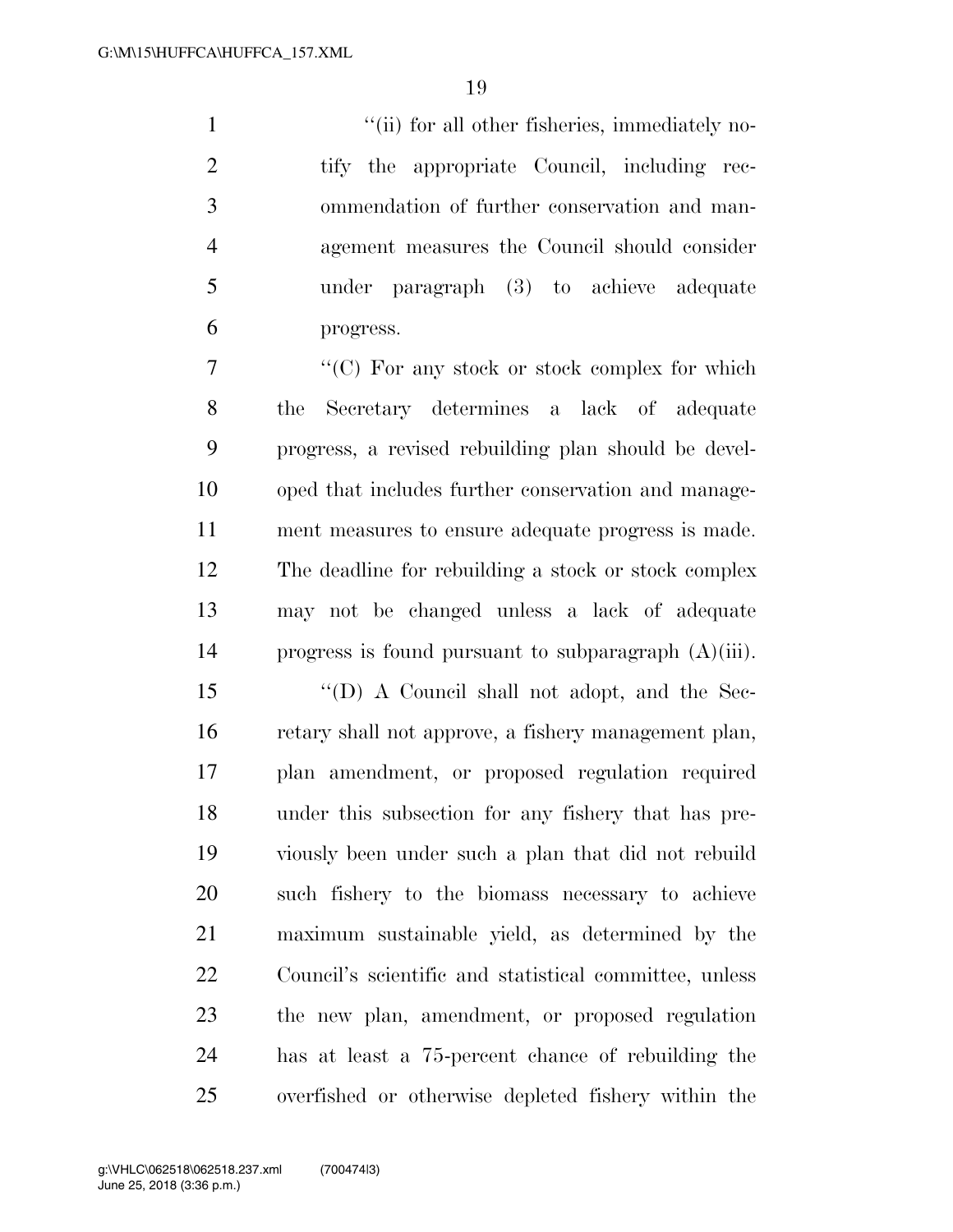| 1              | time limit proposed by the Council, as calculated by |
|----------------|------------------------------------------------------|
| 2              | the Council's scientific and statistical committee   |
| 3              | pursuant to section $302(g)(1)(B)$ ."; and           |
| $\overline{4}$ | $(3)$ by adding at the end the following:            |

 ''(8) A fishery management plan, plan amend- ment, or proposed regulations may use alternative rebuilding strategies, including harvest control rules and fishing mortality rate targets to the extent they are in compliance with the requirements of this Act.

 ''(9) A Council may terminate the application of paragraph (3) to a fishery if the Council's scientific and statistical committee determines and the Sec- retary concurs that the stock was not overfished in the year that the overfished determination was based on and has never been overfished in any subsequent year including the current year.''.

 (b) REVIEW OF ADEQUATE PROGRESS.—Section 304 (16 U.S.C. 1854) is amended by adding at the end the following—

20 "(k) REVIEW OF HABITAT, FORAGE, BYCATCH, AND REBUILDING PLANS.—At routine intervals not to exceed 5 years, the Secretary shall review implementation of each Council's plans developed under paragraphs (8) and (9) of sections 302(h). If the Secretary finds as a result of such review that there is a lack of adequate progress to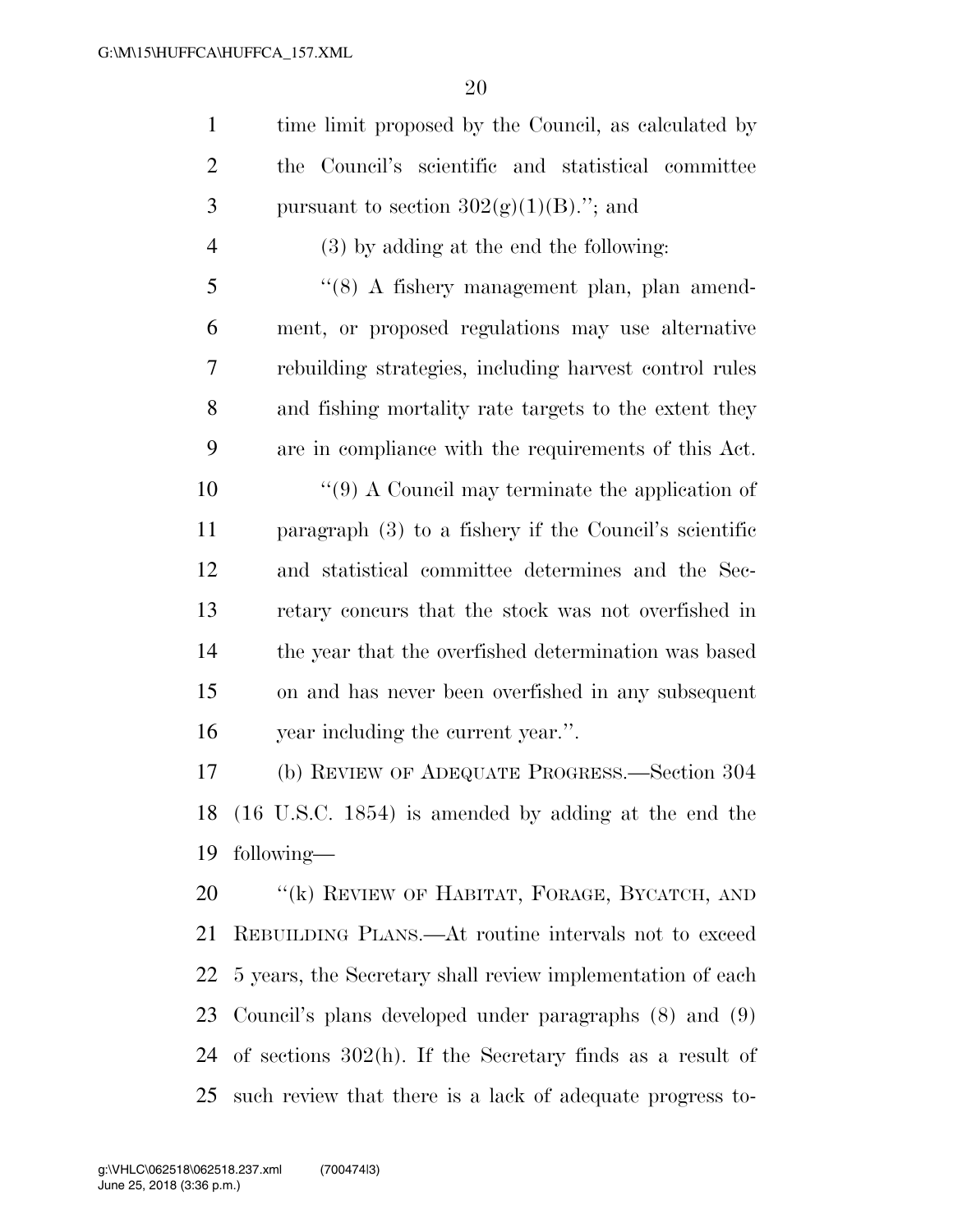ward achieving the objectives of any plan, including mile- stones and goals, the Secretary shall recommend plan revi- sions, including further conservation and management measures, that the Council shall consider in order to achieve adequate progress.''.

## **SEC. 207. PROTECTING FISH STOCKS AND HABITAT.**

 (a) Section 305(b)(4) (16 U.S.C. 1855(b)(4)) is amended to read as follows:

 $\frac{1}{4}(4)(A)$  If the Secretary receives information from a Council or Federal or State agency or deter- mines from other sources that an action authorized, funded, or undertaken, or proposed to be authorized, funded, or undertaken, by any State or Federal agency would adversely affect any essential fish habitat identified under this Act or any stock of fish, 16 the Secretary shall recommend to such agency meas- ures that can be taken by such agency to avoid ad- verse effects of the action on such habitat or, to the extent that adverse effects cannot be avoided, to mitigate or offset such adverse effects.

21 "(B) Within 30 days after receiving a rec- ommendation under subparagraph (A), a Federal agency shall provide a detailed response in writing to any Council commenting under paragraph (3) and the Secretary regarding the matter. The response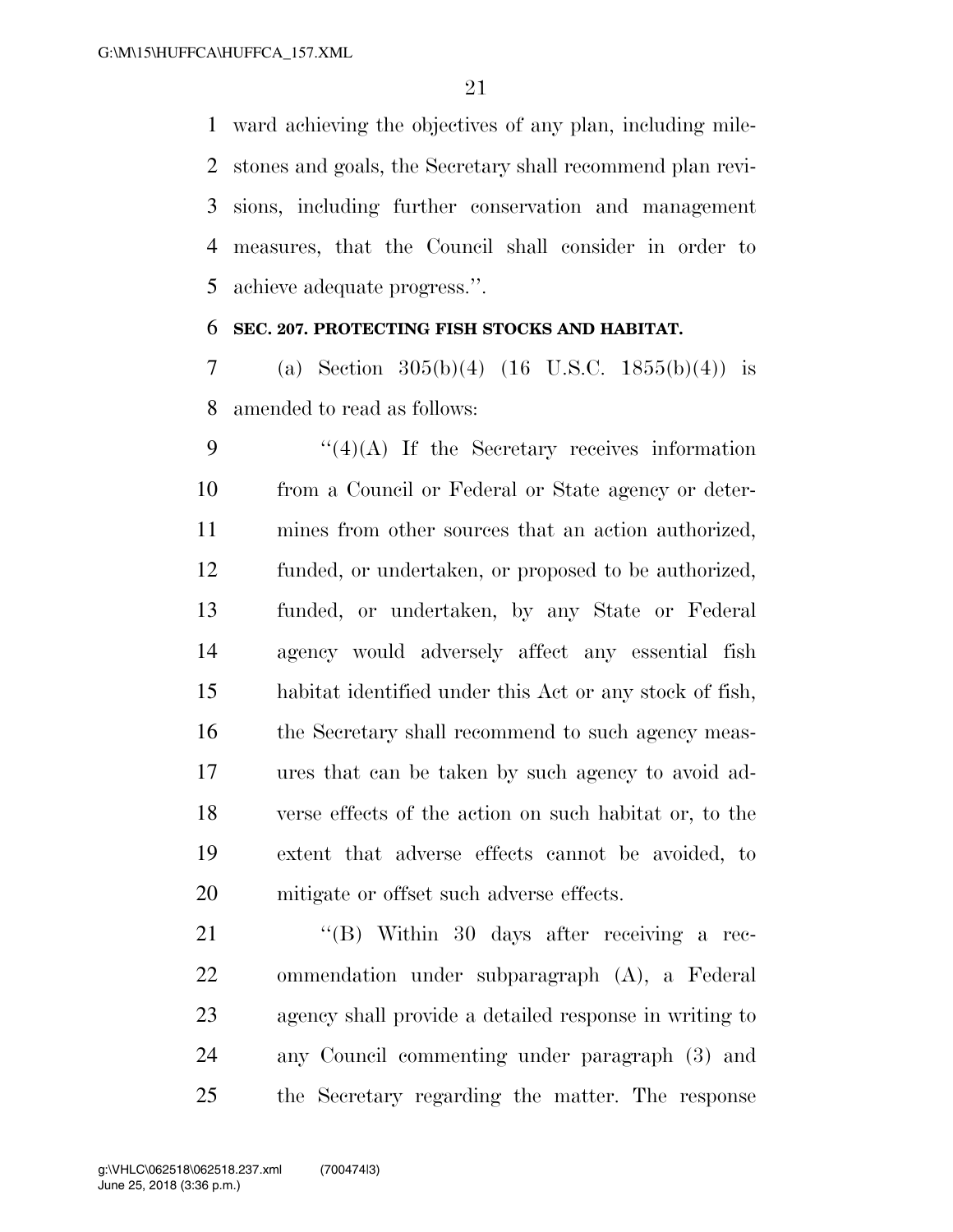shall include a description of measures proposed by the agency for avoiding, mitigating, or offsetting the adverse effects of the action on essential fish habi- tat. A Federal agency shall ensure that any action authorized, funded, or undertaken by such agency avoids the adverse effects of such action on such habitat or, to the extent that adverse effects cannot be avoided, mitigates or offsets such adverse effects. In the case of a response that is inconsistent with the recommendations of the Secretary, the Federal agency shall explain its reasons for not following the recommendations.''.

 (b) Section 303(a) (16 U.S.C. 1853(a)) is amended by inserting after paragraph (7) the following:

 ''(7a) describe and identify habitat areas of particular concern based on the guidelines estab-17 lished by the Secretary under section  $305(b)(1)(A)$  and as updated under section 302(h)(9), prevent ad- verse effects on such habitat caused by fishing, mon- itor efficacy of actions to prevent adverse effects, and identify other actions to encourage the conserva-22 tion and enhancement of such habitat;".

**SEC. 208. SENSE OF CONGRESS ON ECOSYSTEM-BASED** 

**FISHERIES MANAGEMENT.** 

25 It is the sense of the Congress that—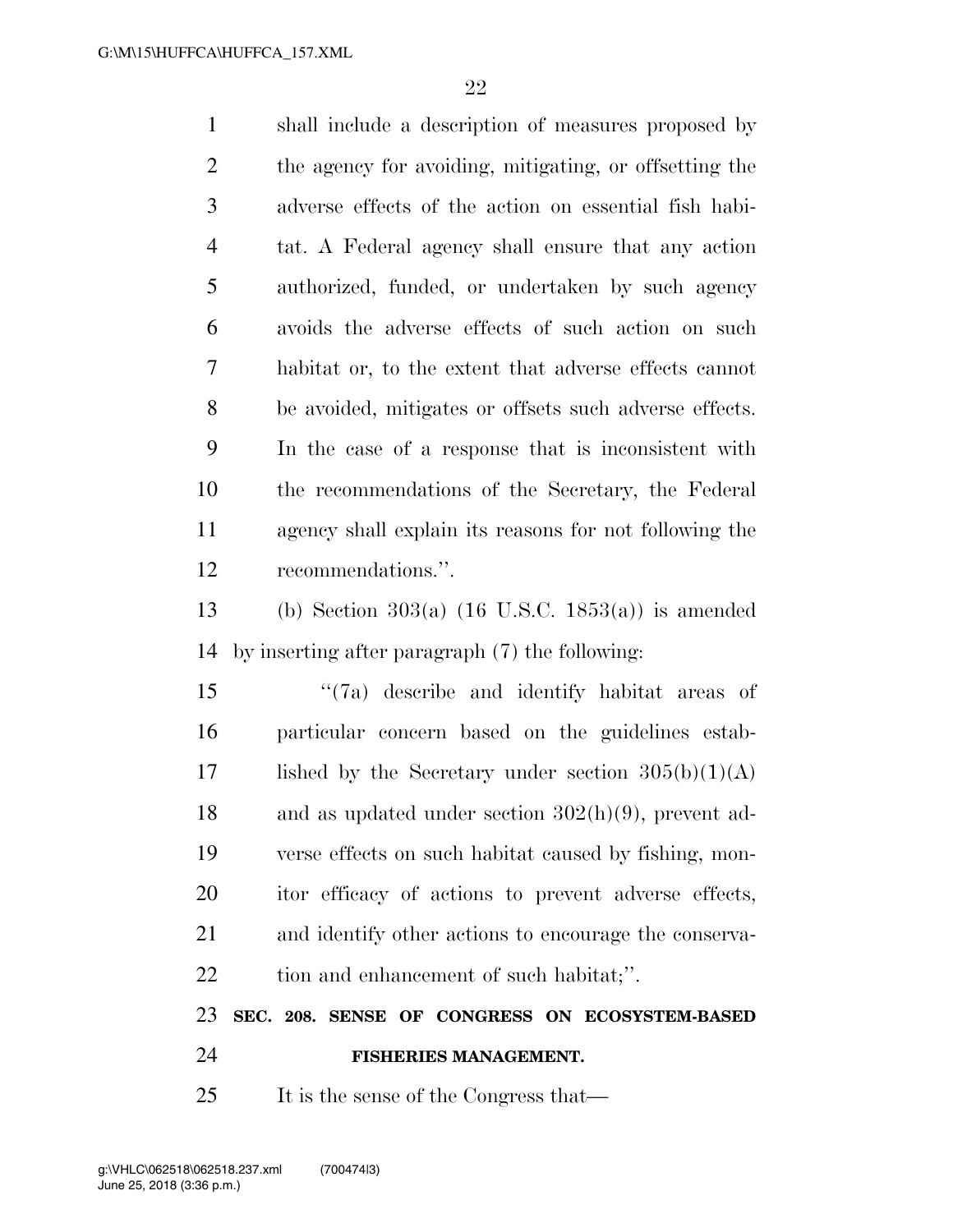|   | (1) healthy fisheries and the coastal economies   |
|---|---------------------------------------------------|
|   | they support depend upon healthy marine eco-      |
| 3 | systems;                                          |
|   | (2) applying ecosystem science to fisheries deci- |

 sionmaking reduces management uncertainty and in-creases the resiliency of valuable fish stocks; and

 (3) the National Marine Fisheries Service should continue to refine and implement ecosystem- based approaches to the management of marine fish-10 ery resources.

# **TITLE III—HEALTHY FISHERIES THROUGH BETTER SCIENCE**

# **SEC. 301. HEALTHY FISHERIES THROUGH BETTER SCIENCE.**

 (a) STOCK ASSESSMENT PLAN.—Within one year after the date of the enactment of the Act, and each subse- quent year, the Secretary shall report to the Committee on Natural Resources of the House of Representatives and the Committee on Commerce, Science, and Transportation of the Senate, on the National Marine Fisheries Service's progress on prioritizing and improving stock assessments. Such report shall—

 (1) summarize the methods used for assess- ments for all stocks of fish for which a fishery man-agement plan is in effect under the Magnuson-Ste-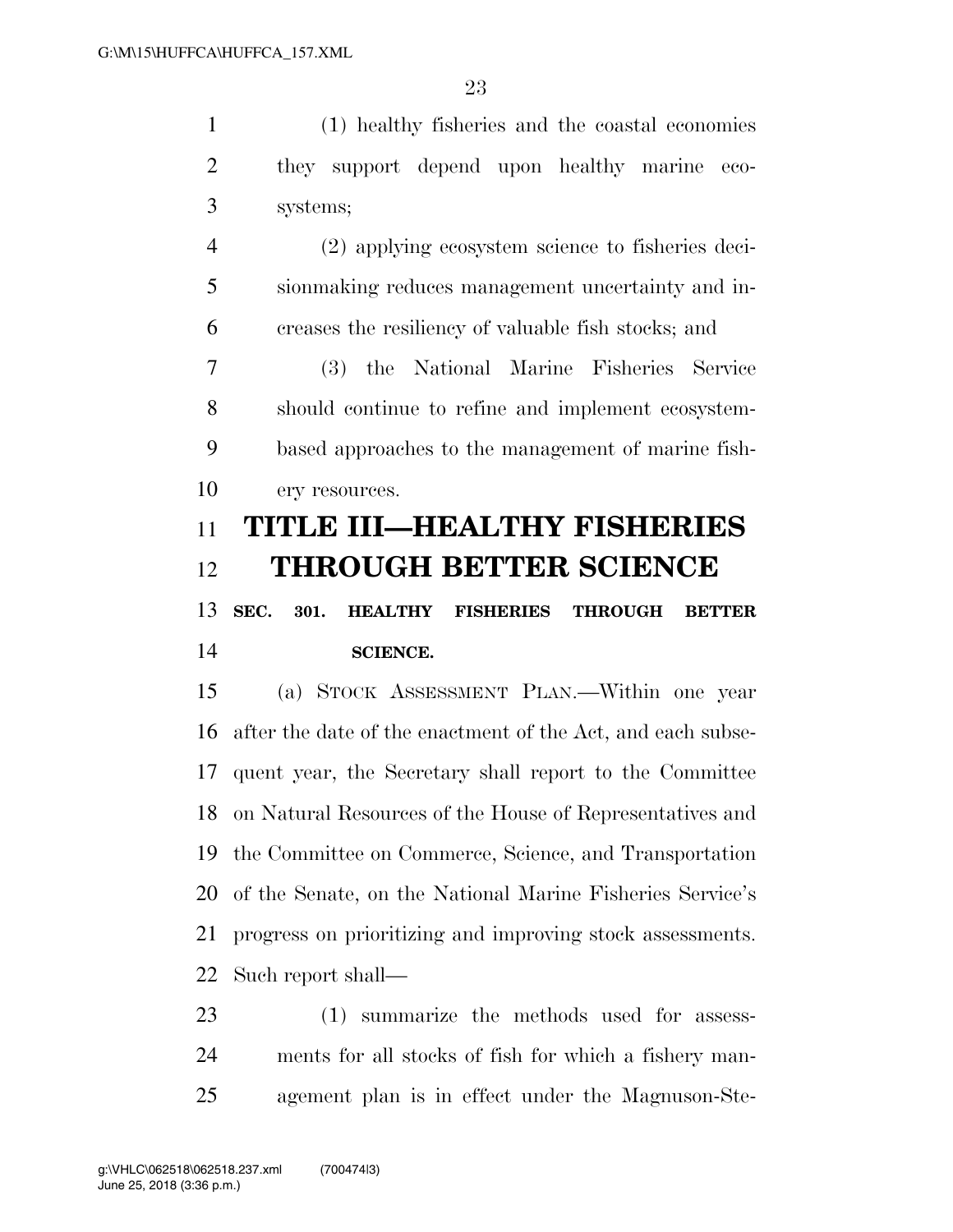|   | vens Fishery Conservation and Management Act (16)   |
|---|-----------------------------------------------------|
| 2 | U.S.C. 1801 et seq.), and explain which stocks have |
|   | not been assessed, and why;                         |
|   | (2) summarize each stock assessment and stock       |
|   | assessment update completed during the preceding    |
|   | year;                                               |

 (3) include the schedule for all upcoming stock assessments and stock assessment updates; and

 (4) identify data and analysis, especially con- cerning recreational fishing, that, if available, would reduce uncertainty in and improve the accuracy of future stock assessments, including whether such data and analysis could be provided by fishermen, fishing communities, universities, and research insti-tutions.

 (b) IMPROVING SCIENCE.—Section 2(a)(8) of the Magnuson-Stevens Fishery Conservation and Manage- ment Act (16 U.S.C. 1801) is amended by adding at the end the following: ''Fisheries management is most effec- tive when it uses the best scientific information available, and incorporates such information from governmental and nongovernmental sources, including State and Federal agency staff, fishermen, fishing communities, universities, nonprofit organizations, traditional knowledge from Tribes and subsistence fishermen, and research institutions. Sci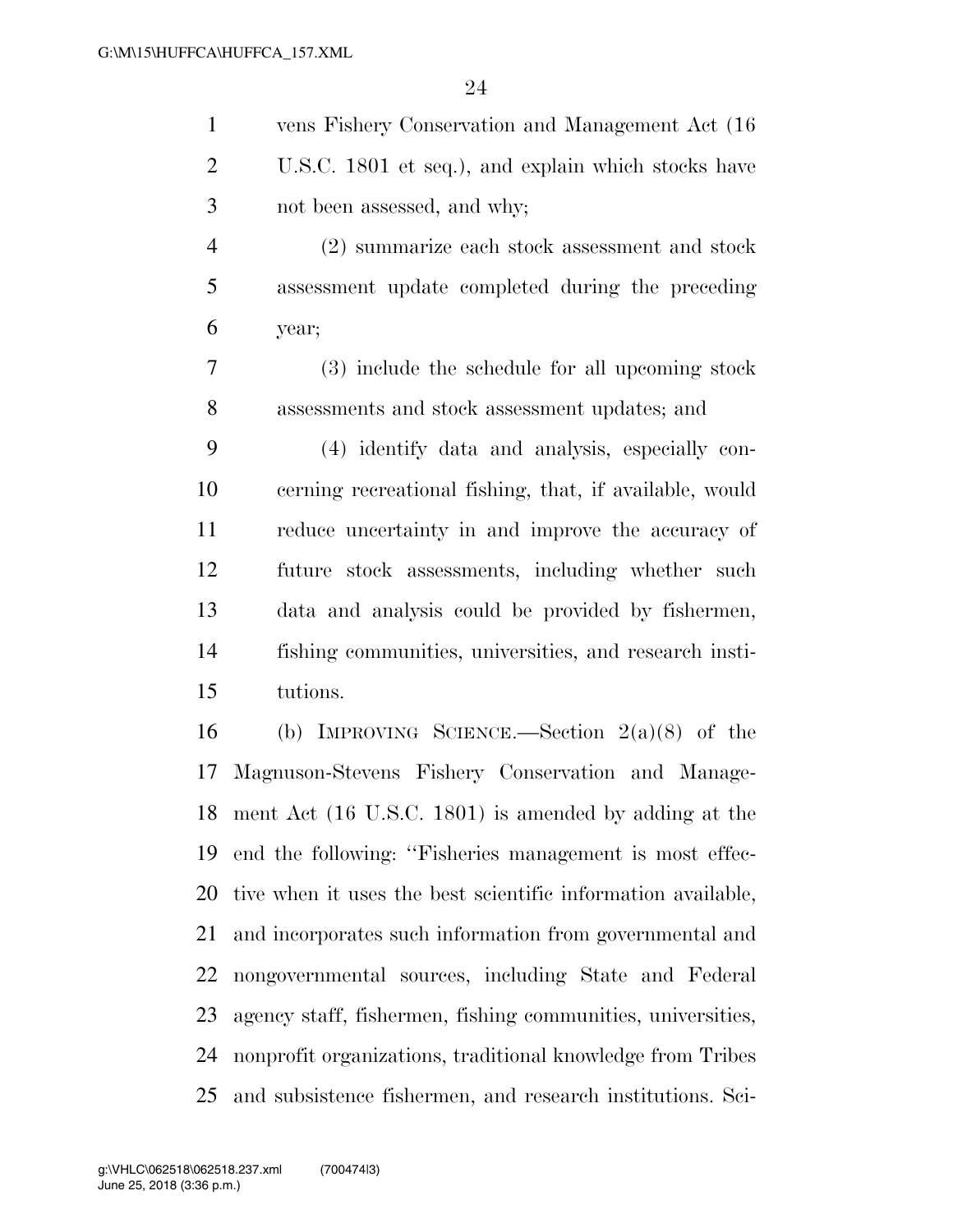entific and statistical committees should consider such in- formation when seeking the best scientific information available to form the basis of conservation and manage-ment.''.

 (c) COST REDUCTION REPORT.—Within 1 year after the date of the enactment of this Act, the Secretary of Commerce, in consultation with the Regional Fishery Management Councils, shall submit a report to Congress that, with respect to each fishery governed by a fishery management plan in effect under the Magnuson-Stevens Fishery Conservation and Management Act (16 U.S.C. 1801 et seq.)—

 (1) identifies the goals of the applicable pro- grams governing monitoring and enforcement of fishing that is subject to such plan;

 (2) identifies methods to accomplish those goals, including human observers, electronic moni-toring, and vessel monitoring systems; and

 (3) reviews the relative appropriateness of each method, based on effectiveness at gathering desired information and short-term and long-term costs and benefits.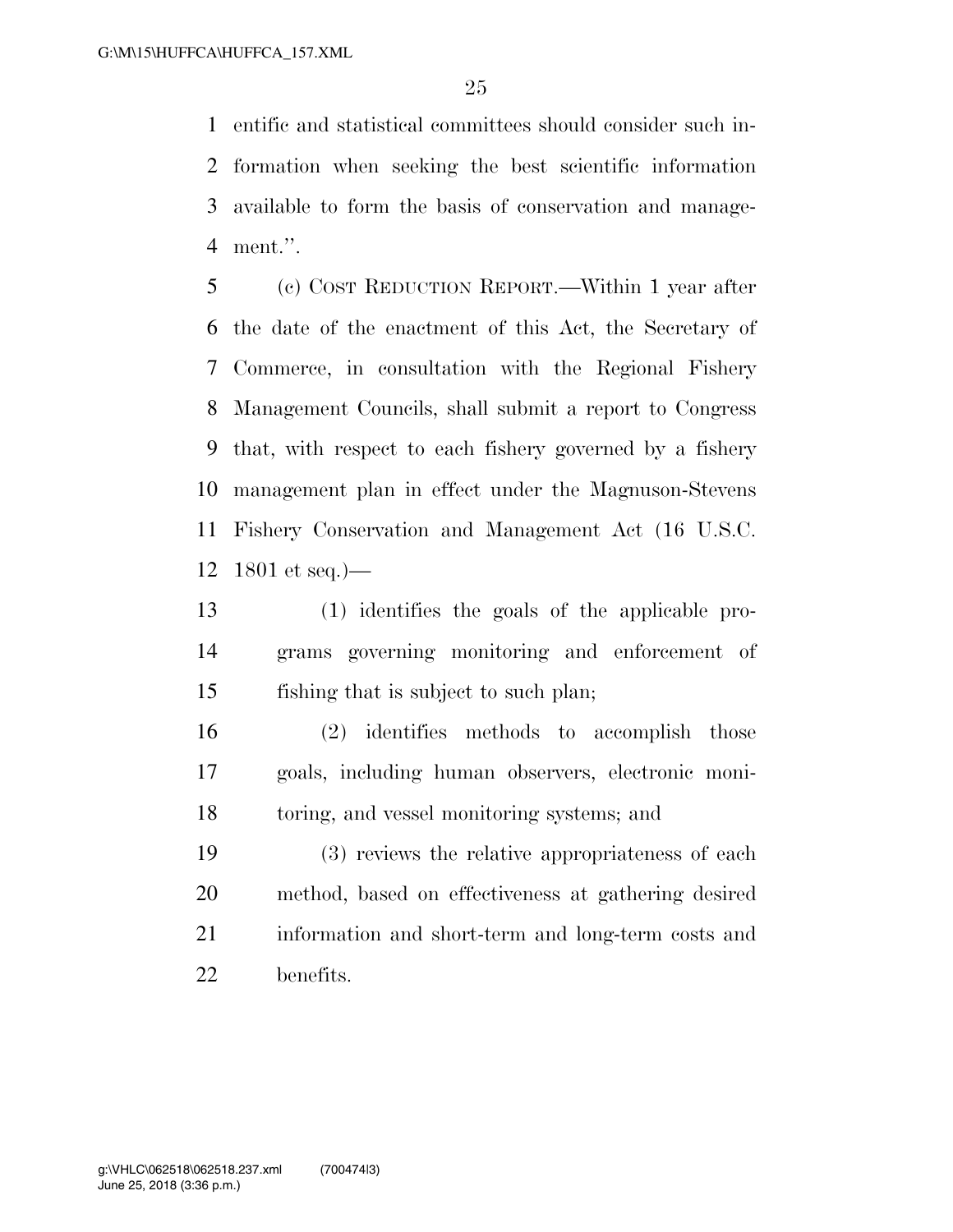# **SEC. 302. COOPERATIVE RESEARCH AND MANAGEMENT PROGRAM.**

 (a) COOPERATIVE RESEARCH PLAN.—Section 318 (16 U.S.C. 1867) is amended—

5 (1) in subsection (a), by inserting  $(1)$ " before the first sentence, and by adding at the end the fol-lowing:

 ''(2) Within one year after the date of the enactment of Strengthening Fishing Communities through Improving Science, Increasing Flexibility, and Modernizing Fisheries Management Act, and after consultation with the Coun- cils, the Secretary shall publish a plan for implementing and conducting the program established in paragraph (1). Such plan shall identify and describe critical regional fish- ery management and research needs, possible projects that may address those needs, and estimated costs for such projects. The plan shall be revised and updated every 5 years, and updated plans shall include a brief description of projects that were funded in the preceding 5-year period and the research and management needs that were ad-dressed by those projects.'';

 (2) in subsection (b), by striking ''in consulta- tion with the Secretary.'' and inserting ''. Each Council shall provide a list of such needs to the Sec- retary on an annual basis, identifying and prioritizing such needs.'';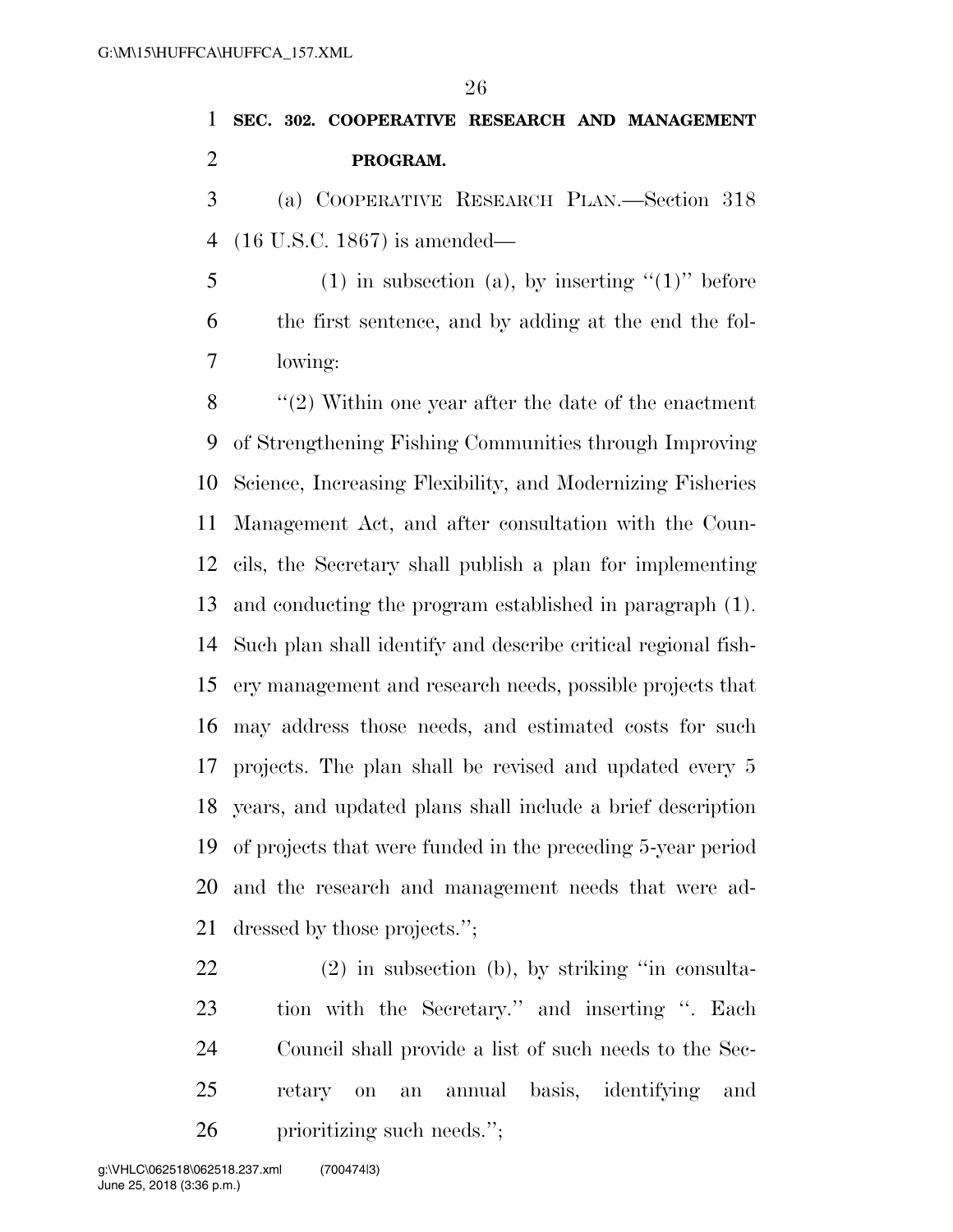| $\mathbf{1}$   | $(3)$ in subsection $(e)$ —                                  |
|----------------|--------------------------------------------------------------|
| $\overline{2}$ | $(A)$ in the heading, by striking " <b>FUND</b> -            |
| 3              | <b>ING</b> " and inserting " <b>PRIORITIES</b> "; and        |
| $\overline{4}$ | $(B)$ in paragraph $(1)$ , by striking all after             |
| 5              | "including" and inserting an em dash, followed               |
| 6              | on the next line by the following:                           |
| 7              | $\cdot$ (A) the use of fishing vessels or acoustic           |
| $8\,$          | or other marine technology;                                  |
| 9              | $\lq\lq$ expanding the use of electronic catch               |
| 10             | reporting programs and technology; and                       |
| 11             | "(C) improving monitoring and observer                       |
| 12             | coverage through the expanded use of electronic              |
| 13             | monitoring devices and satellite tracking sys-               |
| 14             | $tems.'$ ; and                                               |
| 15             | (4) by adding at the end the following:                      |
| 16             | "(g) ACCEPTANCE OF FUNDING.—Subject to the                   |
| 17             | availability of funds through Acts of appropriation, the     |
|                | 18 Secretary may, using the authority established under sec- |
| 19             | tion 208 of Public Law 109–479 (16 U.S.C. 1891b), ac-        |
| 20             | cept and use funding from other Federal agencies, aca-       |
| 21             | demic institutions, persons, including fishery participants, |
| 22             | and nongovernmental organizations to expand cooperative      |
| 23             | fisheries research and management efforts, including ef-     |
| 24             | forts to improve data collection in recreational fisheries,  |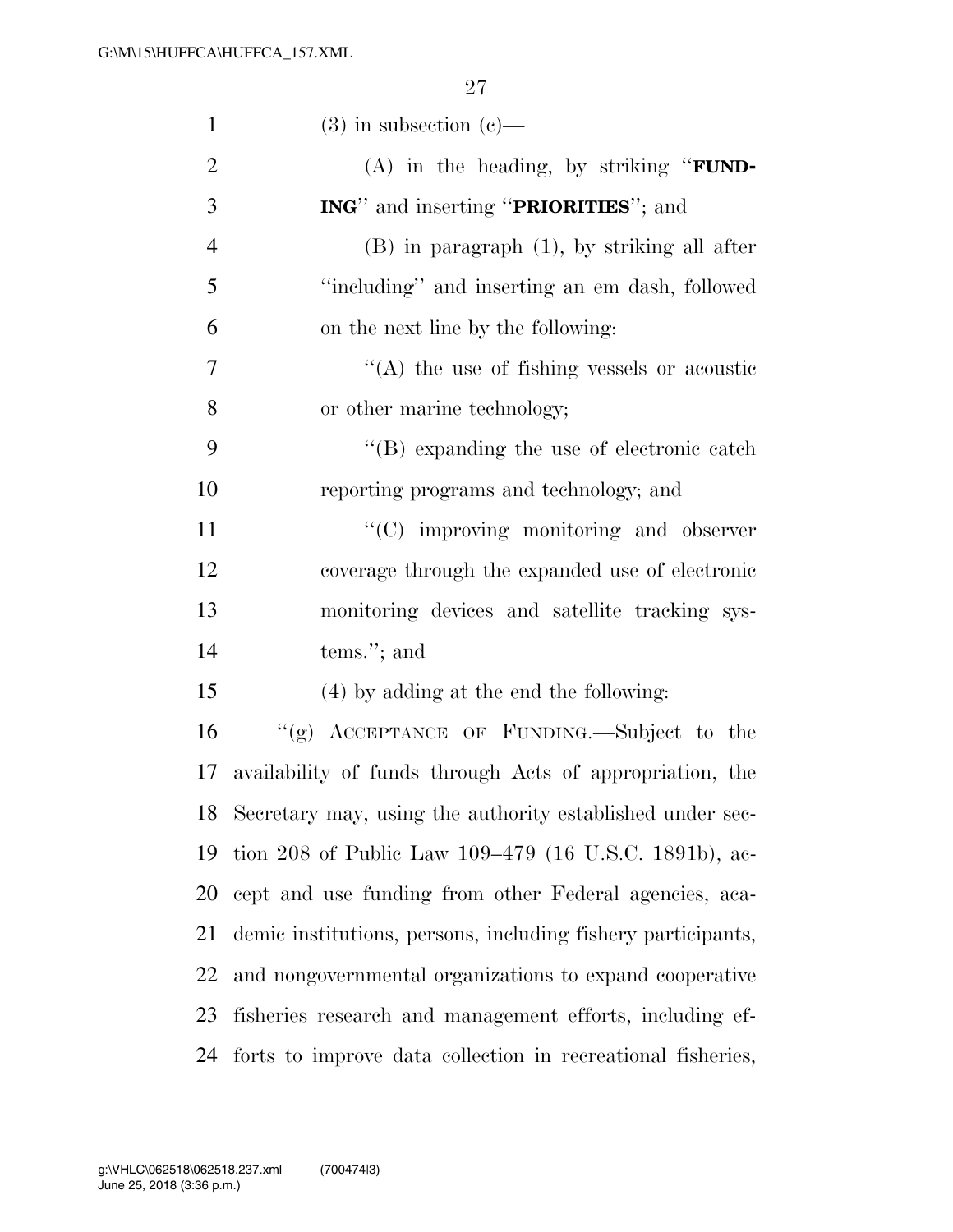for the purposes of improving management certainty and outcomes.''.

 (b) ALLOCATION EXCEPTION.—Section 208 of the Magnuson-Stevens Fishery Conservation and Manage- ment Reauthorization Act of 2006 (16 U.S.C. 1891b) is amended by adding at the end the following:

 ''(f) ALLOCATION EXCEPTION.—Notwithstanding subsection (d), the Secretary may apportion monies from the Fund to a specific project or region if such monies were identified by the Council that designated them for 11 inclusion in the Fund under subsection  $(c)(1)$ , or by the appropriation Act, State, public source, or nonprofit or or-13 ganization from which received under subsection  $(c)(2)$ , as being deposited for that specific project or region.''.

## **SEC. 303. RECREATIONAL DATA COLLECTION.**

 (a) FEDERAL-STATE PARTNERSHIPS.—Section  $401(g)$  (16 U.S.C. 1881 $(g)$ ) is amended by redesignating paragraph (4) as paragraph (5), and by inserting after paragraph (3) the following:

20 "(4) FEDERAL-STATE PARTNERSHIPS.—

21 ''(A) ESTABLISHMENT.—The Secretary shall establish partnerships with States to de- velop best practices for implementation of State programs established pursuant to paragraph (2).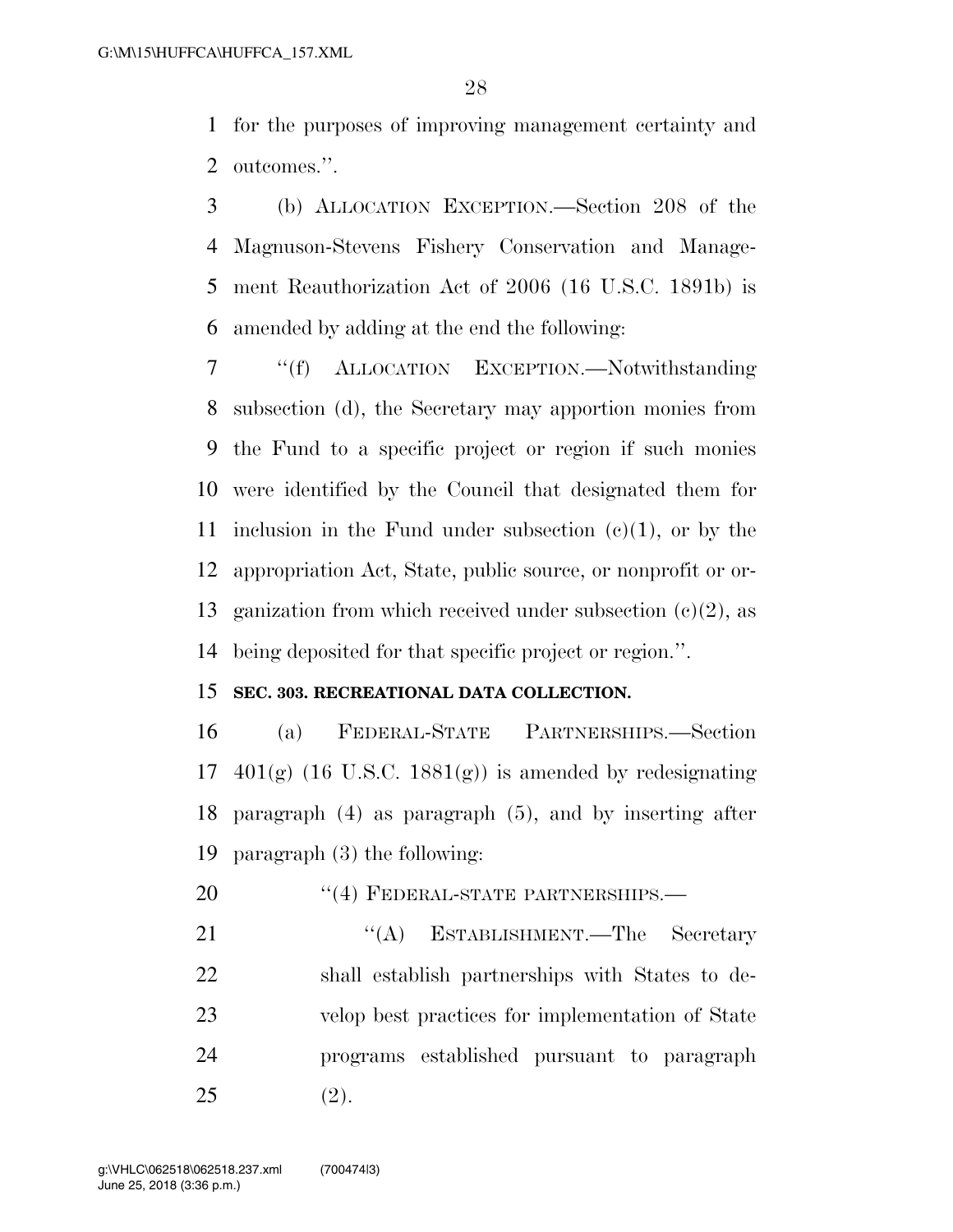| $\mathbf{1}$   | "(B) GUIDANCE.—The Secretary shall de-             |
|----------------|----------------------------------------------------|
| $\overline{2}$ | velop guidance, in cooperation with the States,    |
| 3              | that details best practices for administering      |
| $\overline{4}$ | State programs pursuant to paragraph (2), and      |
| 5              | provide such guidance to the States.               |
| 6              | "(C) BIENNIAL REPORT.—The Secretary                |
| 7              | shall submit to the Congress and publish bien-     |
| 8              | nial reports that include—                         |
| 9              | "(i) the estimated accuracy of the reg-            |
| 10             | istry program established under paragraph          |
| 11             | $(1)$ and of State programs that are ex-           |
| 12             | empted under paragraph $(2)$ ;                     |
| 13             | "(ii) priorities for improving rec-                |
| 14             | reational fishing data collection; and             |
| 15             | "(iii) an explanation of any use of in-            |
| 16             | formation collected by such State programs         |
| 17             | and by the Secretary, including a descrip-         |
| 18             | tion of any consideration given to the in-         |
| 19             | formation by the Secretary.                        |
| 20             | "(D) STATES GRANT PROGRAM.—The Sec-                |
| 21             | retary may make grants to States to improve        |
| 22             | implementation of State programs consistent        |
| 23             | with this subsection. The Secretary shall          |
| 24             | prioritize such grants based on the ability of the |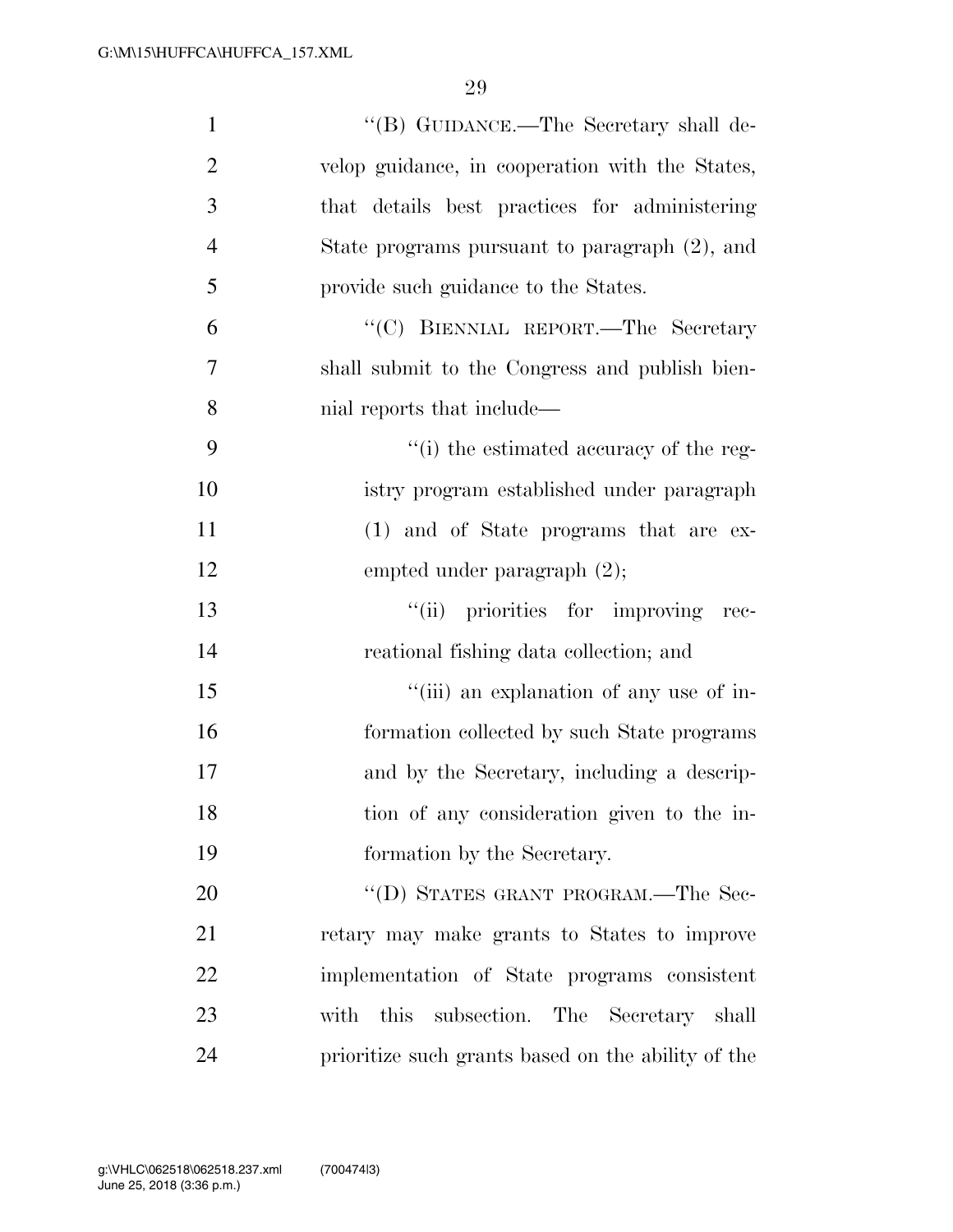grant to improve the quality and accuracy of 2 such programs.".

 (b) ACTION BY SECRETARY.—The Secretary of Com-merce shall—

 (1) within 90 days after the date of the enact- ment of this Act, enter into an agreement with the National Academy of Sciences to evaluate, in the form of a report, the following:

 (A) how the design of the Marine Rec- reational Information Program, for the pur- poses of stock assessment and the determina- tion of stock management reference points, can be improved to better meet the needs of in-sea- son management of annual catch limits under section 303(a)(15) of the Magnuson-Stevens Fishery Conservation and Management Act (16 U.S.C. 1853(a)(15)); and

 (B) what actions the Secretary, Councils, and States could take to improve the accuracy and timeliness of data collection and analysis to improve the Marine Recreational Information Program and facilitate in-season management.

 (2) within 6 months after receiving the report under paragraph (1), submit to Congress rec-ommendations of changes to be made to the Marine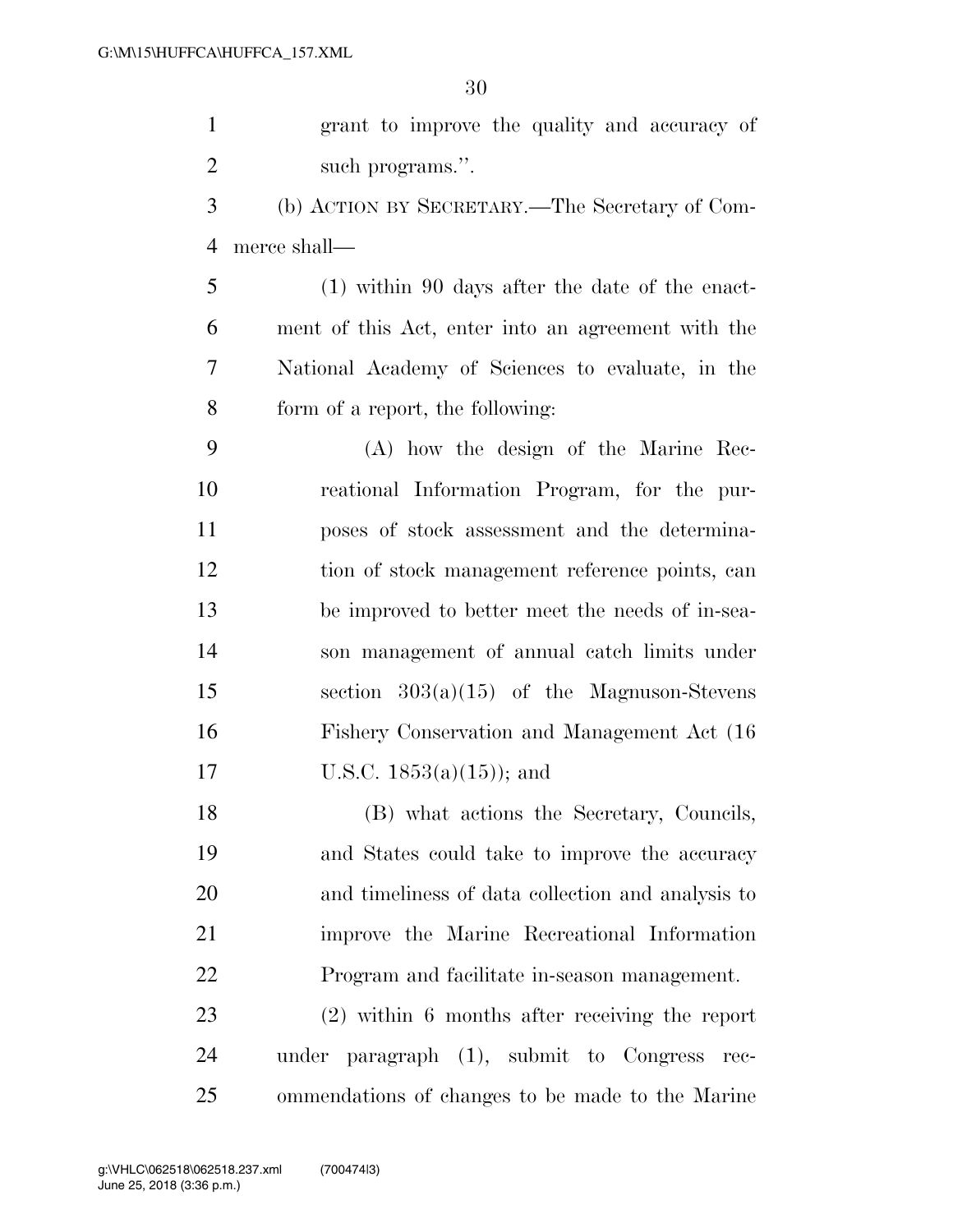Recreational Information Program to make the pro- gram better meet the needs of in-season manage- ment of annual catch limits and other requirements under such section.

## **SEC. 304. MODERNIZING FISHERIES DATA COLLECTION AND STORAGE.**

 (a) VIDEO AND ACOUSTIC SURVEY TECH- NOLOGIES.—The Secretary shall work with the Regional Fishery Management Councils and nongovernmental enti- ties to develop and implement the use pursuant to the Magnuson-Stevens Fishery Conservation and Manage- ment Act (16 U.S.C. 1801 et seq.) of video survey tech- nologies and expanded use of acoustic survey technologies. (b) IMPROVED DATA MANAGEMENT.—The Secretary of Commerce shall—

 (1) seek to enter into an agreement with the United States Digital Service within 90 days after 18 the date of the enactment of this Act, under which the Service shall make recommendations to mod- ernize and streamline the fishery data collection, processing, analysis, and storage systems of the Na- tional Marine Fisheries Service, and specify in the agreement that the Secretary is seeking, at a min-imum, recommendations that promote user-centered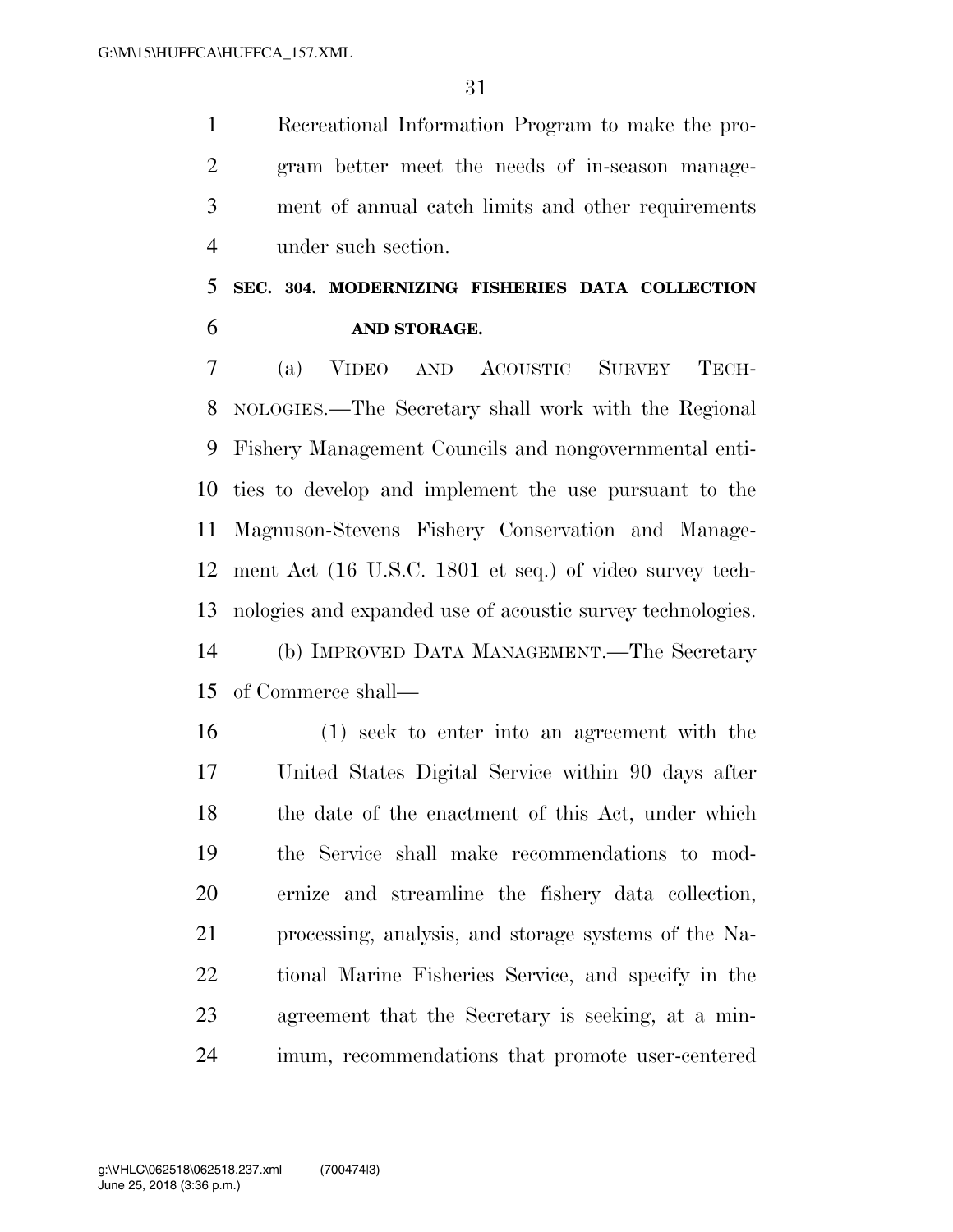data and include open, secure architecture and clear data performance specifications;

 (2) under the agreement, provide the United States Digital Service with access to all data collec- tion, processing, analysis, and storage systems of the National Marine Fisheries Service and any other in- formation necessary to enable the development of recommendations that will ensure the optimization and modernization of such systems;

 (3) working with the Councils and fishery stakeholders, consider and implement any rec- ommendations made by the United States Digital Service , as appropriate; and

 (4) within one year of the date of enactment of this Act, and every two years thereafter, report to Congress on the status of the agreement entered into pursuant to paragraph (1) and progress made in modernizing fisheries data systems.

**SEC. 305. GULF OF MEXICO FISHERIES COOPERATIVE RE-**

### **SEARCH AND RED SNAPPER MANAGEMENT.**

 (a) REPORTING AND DATA COLLECTION PRO-GRAM.—The Secretary of Commerce shall—

 (1) in conjunction with the States, the Gulf of Mexico Fishery Management Council, and the rec-reational fishing sectors, develop and implement a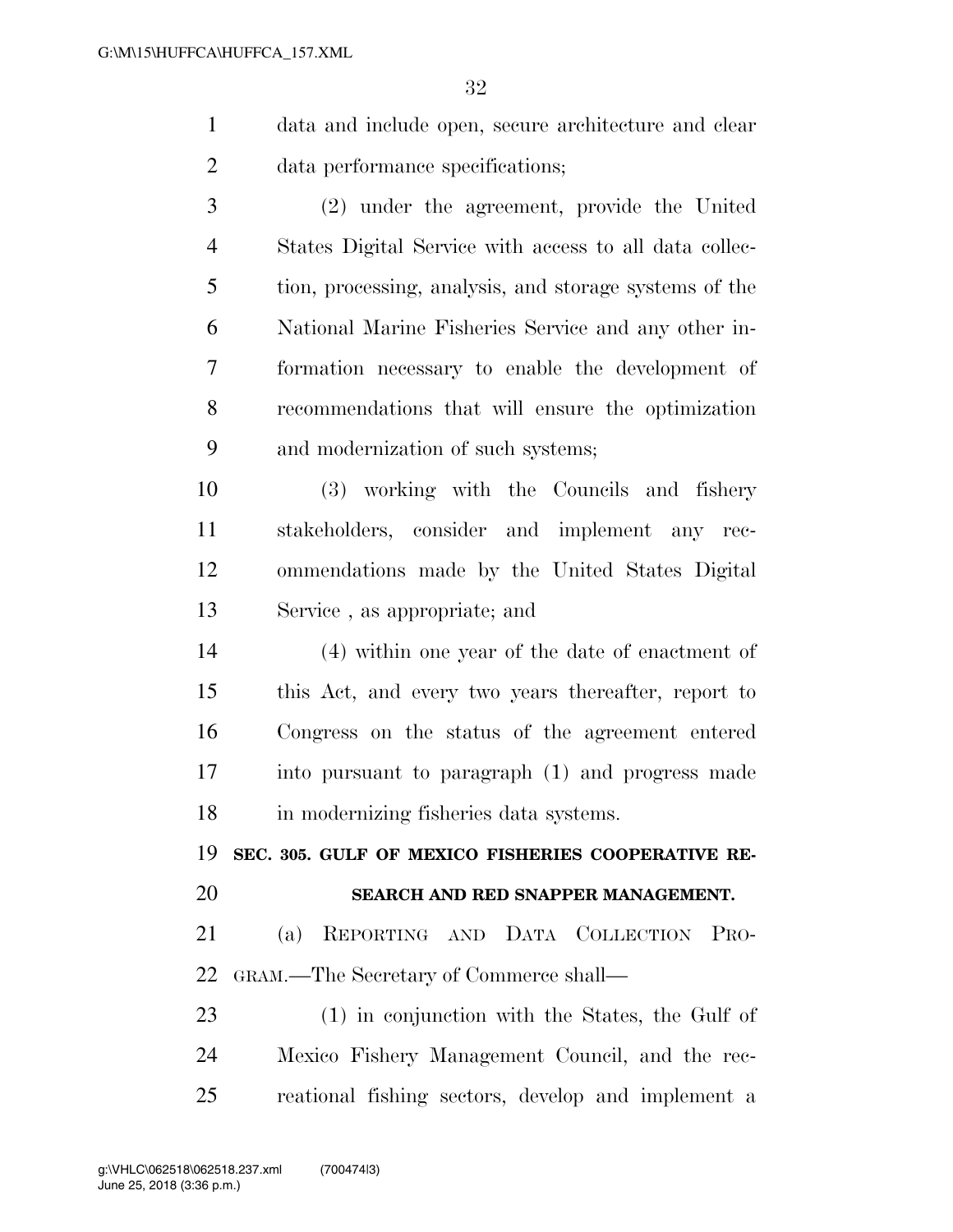real-time reporting and data collection program for the Gulf of Mexico red snapper fishery using avail-able technology; and

 (2) make implementation of this subsection a priority for funds received by the Secretary and allo- cated to this region under section 2 of the Act of August 11, 1939 (commonly known as the ''Saltonstall-Kennedy Act'') (15 U.S.C. 713c–3).

 (b) FISHERIES COOPERATIVE RESEARCH PRO-GRAM.—The Secretary of Commerce—

 (1) shall, in conjunction with the States, the Gulf States Marine Fisheries Commission and the Atlantic States Marine Fisheries Commission, the Gulf of Mexico and South Atlantic Fishery Manage- ment Councils, and the commercial, charter, and recreational fishing sectors, develop and implement a cooperative research program authorized under sec- tion 318 of the Magnuson-Stevens Fishery Con- servation and Management Act (16 U.S.C. 1867) for the fisheries of the Gulf of Mexico and South Atlan- tic regions, giving priority to those fisheries that are considered data-poor; and

 (2) may, subject to the availability of appropria-24 tions, use funds received by the Secretary under sec-tion 2 of the Act of August 11, 1939 (commonly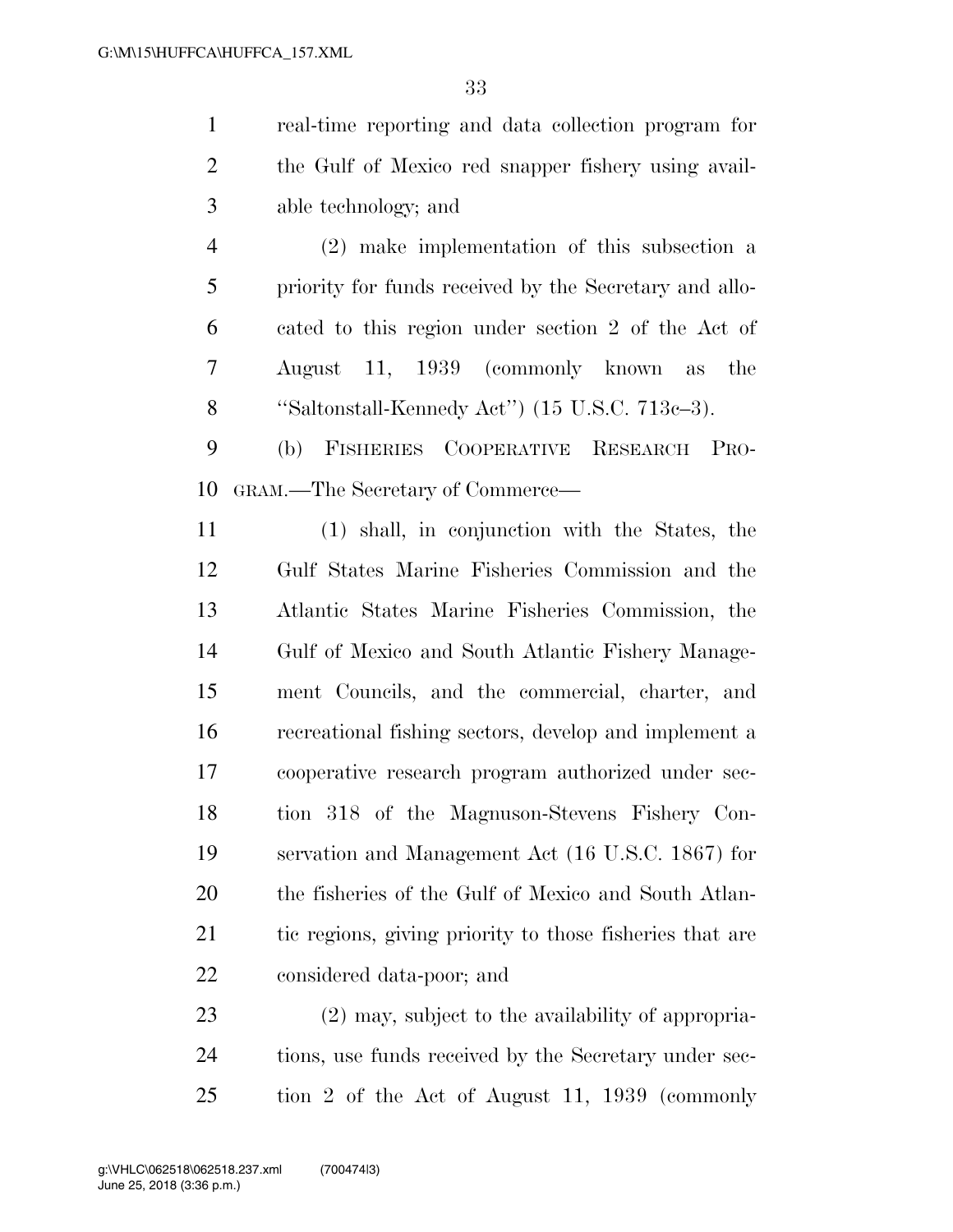- known as the ''Saltonstall-Kennedy Act'') (15 U.S.C.
- 713c–3) to implement this subsection.

 (c) USE OF FISHERIES INFORMATION IN STOCK AS- SESSMENTS.—The Director of the National Oceanic and Atmospheric Administration's Southeast Fisheries Science Center shall ensure that fisheries information made avail- able through fisheries programs funded under Public Law 112–141 is incorporated as soon as possible into any fish- eries stock assessments conducted after the date of the enactment of this Act.

 (d) FUNDING OF STOCK ASSESSMENTS.—The Sec- retary of Commerce and the Secretary of the Interior, act- ing through the Bureau of Ocean Energy Management, shall enter into a cooperative agreement for the funding of stock assessments that are necessitated by any action by the Bureau with respect to offshore oil rigs in the Gulf of Mexico that adversely impacts red snapper.

## **SEC. 306. SCIENCE AND MANAGEMENT FOR SHIFTING STOCKS.**

 Section 305(a) of the Magnuson-Stevens Fishery Conservation and Management Act (16 U.S.C. 1855a)) is amended—

 (1) by amending paragraph (3) to read as fol-lows: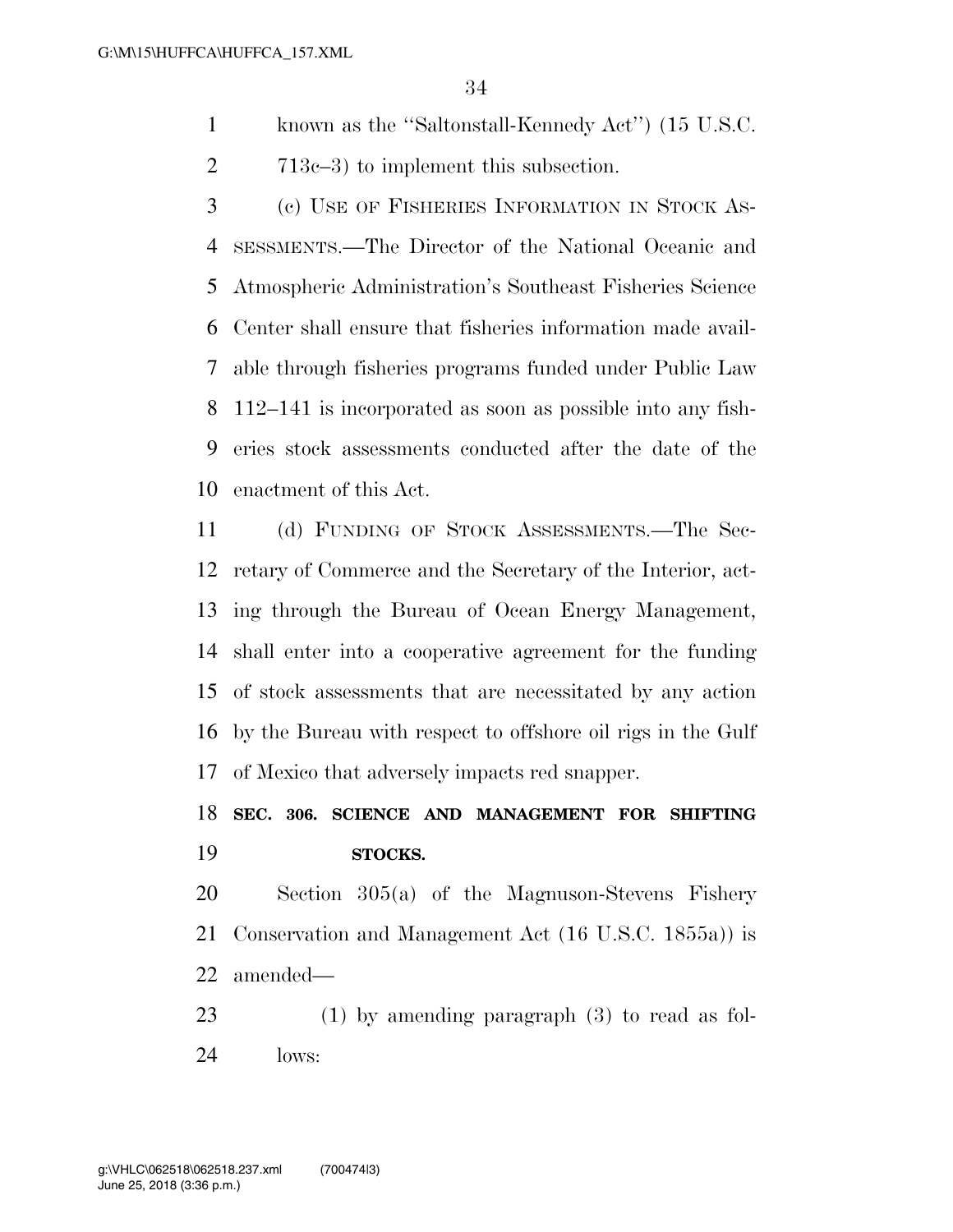1 ''(3) The Secretary shall authorize the develop- ment of a new fishery not included on the list only when the Secretary determines the fishery's eco- system impacts have been analyzed. Nothing in this subsection shall restrict the requirements for the ex- perimental permitting process under section  $7 \qquad 318(d).$ ";

 (2) by amending paragraph (4) to read as fol-lows:

 ''(4) Not later than 18 months after the date of enactment of the Strengthening Fishing Commu- nities through Improving Science, Increasing Flexi- bility, and Modernizing Fisheries Management Act, and at least once every 5 years after, each Council shall revise its list of approved current fisheries and gear in specific and narrow terms, including geo- graphic range, to ensure only active fisheries or new fisheries intended for Secretarial review under sec-19 tion  $305(a)(3)$  are included, and submit such list to the Secretary. The Secretary shall make a deter- mination required under section 305(a)(3) and if the Secretary finds that the proposed change is con-23 sistent with section  $305(a)(3)$  and other applicable law, the Secretary shall publish a revised list, after notice and an opportunity for public comment. Once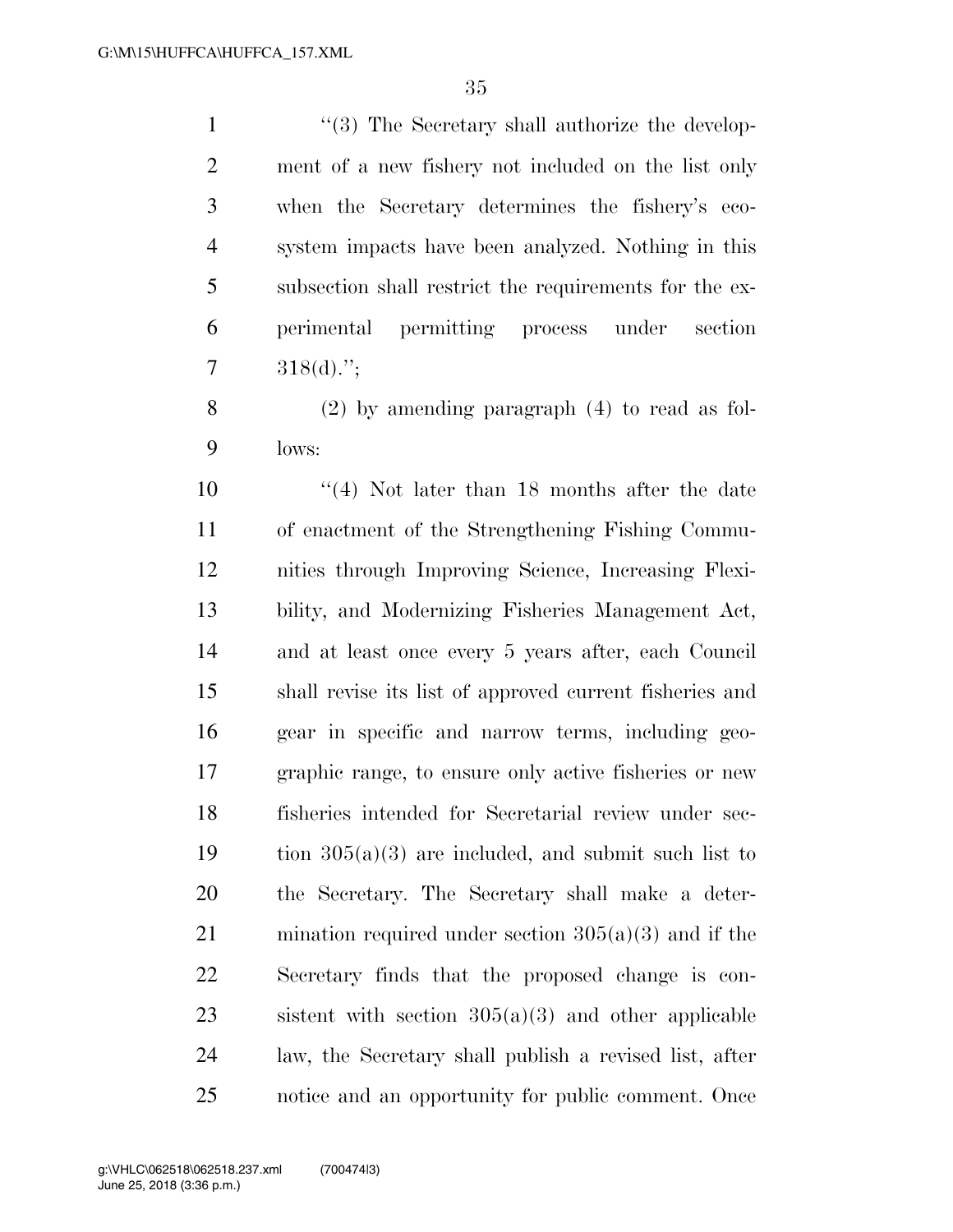| $\mathbf{1}$   | the determination has been made to include a new        |
|----------------|---------------------------------------------------------|
| $\overline{2}$ | fishery on the list of approved current fisheries, a    |
| 3              | Council shall prepare a fishery management plan for     |
| $\overline{4}$ | the fishery or an amendment to include the fishery      |
| 5              | in an existing fishery management plan in accord-       |
| 6              | ance with section 303, in order for fishing in the      |
| 7              | new fishery to begin."; and                             |
| 8              | $(3)$ by adding at the end the following:               |
| 9              | "(7) The Secretary shall issue guidance for             |
| 10             | making a determination that a new fishery's eco-        |
| 11             | system impacts have been sufficiently analyzed.".       |
| 12             | TITLE IV-STRENGTHENING                                  |
| 13             | <b>FISHING COMMUNITIES</b>                              |
|                |                                                         |
| 14             | SEC. 401. FISHERY RESOURCE DISASTER ASSISTANCE.         |
| 15             | (a) ESTIMATION OF COST OF RECOVERY FROM FISH-           |
| 16             | RESOURCE DISASTER.—Section $312(a)(1)$<br>ERY<br>(16)   |
|                | 17 U.S.C. $1861a(a)(1)$ is amended—                     |
| 18             | (1) by inserting " $(A)$ " after " $(1)$ ";             |
| 19             | $(2)$ by redesignating subparagraphs $(A)$ through      |
| 20             | (C) as clauses (i) through (iii), respectively, of sub- |
| 21             | paragraph (A) (as designated by the amendment           |
| 22             | made by paragraph $(1)$ ; and                           |
| 23             | $(3)$ by adding at the end the following:               |
| 24             | "(B) The Secretary shall publish the esti-              |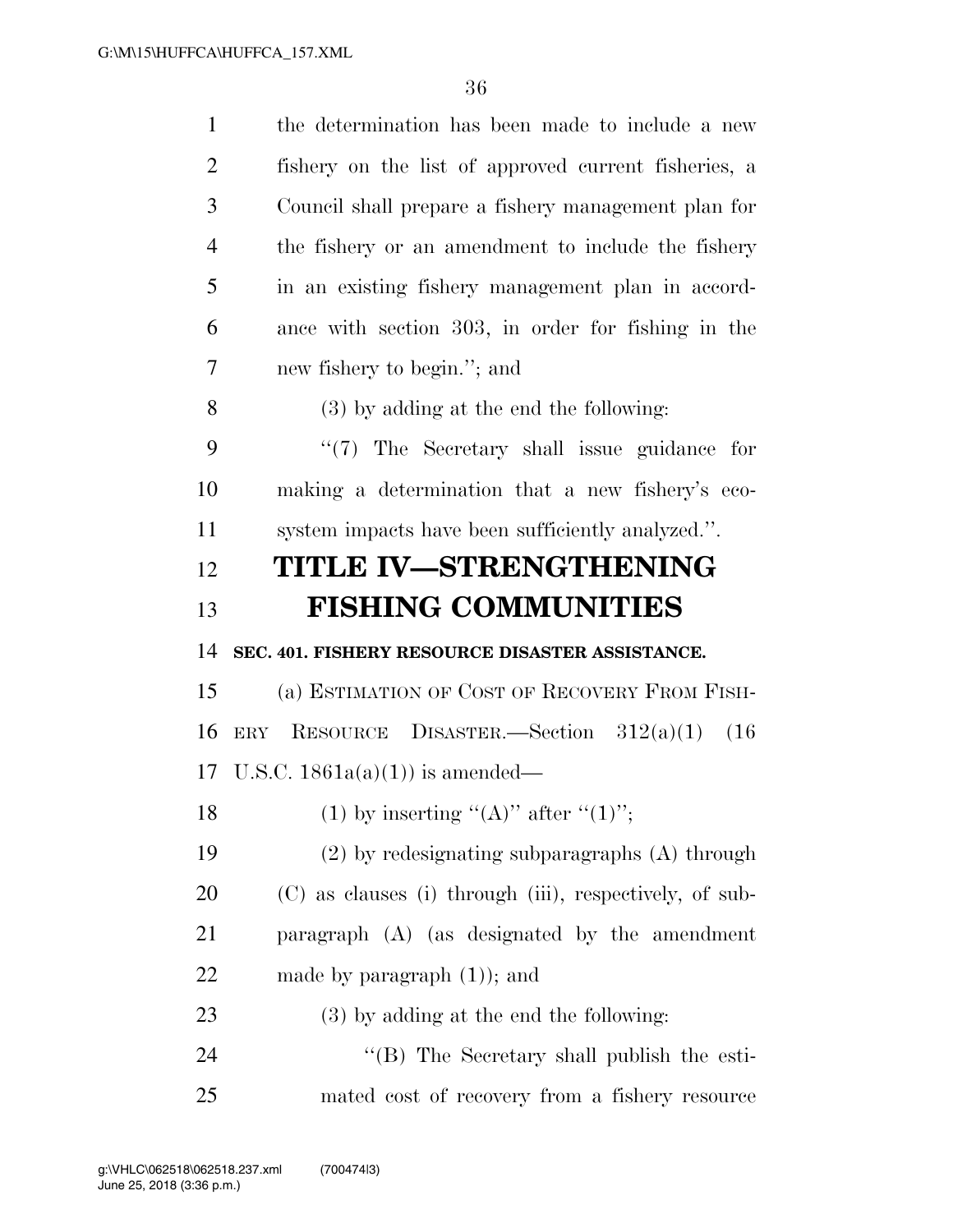disaster no later than 30 days after the Sec- retary makes the determination under subpara- graph (A) with respect to such disaster. Such an estimate shall include financial impacts to the broader seafood economy and coastal com- munities, including but not limited to har- vesters, processors, charter fishing companies, ports and related infrastructure owners and/or service providers, and seafood shipping compa-nies''.

 (b) DEADLINE FOR ACTION ON REQUEST BY GOV- ERNOR FOR DETERMINATION REGARDING DISASTER AS- SISTANCE.—Section 312(a) (16 U.S.C. 1861a(a)) is amended by redesignating paragraphs (2) through (4) as paragraphs (3) through (5), and by inserting after para-graph (1) the following:

 $\frac{17}{2}$  The Secretary shall make a decision re- garding a request from a Governor under paragraph (1) within 120 days after the completion of the fish- ing season or other period for which the relief was requested.''.

## **SEC. 402. STRENGTHENING PARTICIPATION FOR PACIFIC TERRITORIES.**

 Section 102 (16 U.S.C. 1812) is amended by adding at the end the following: